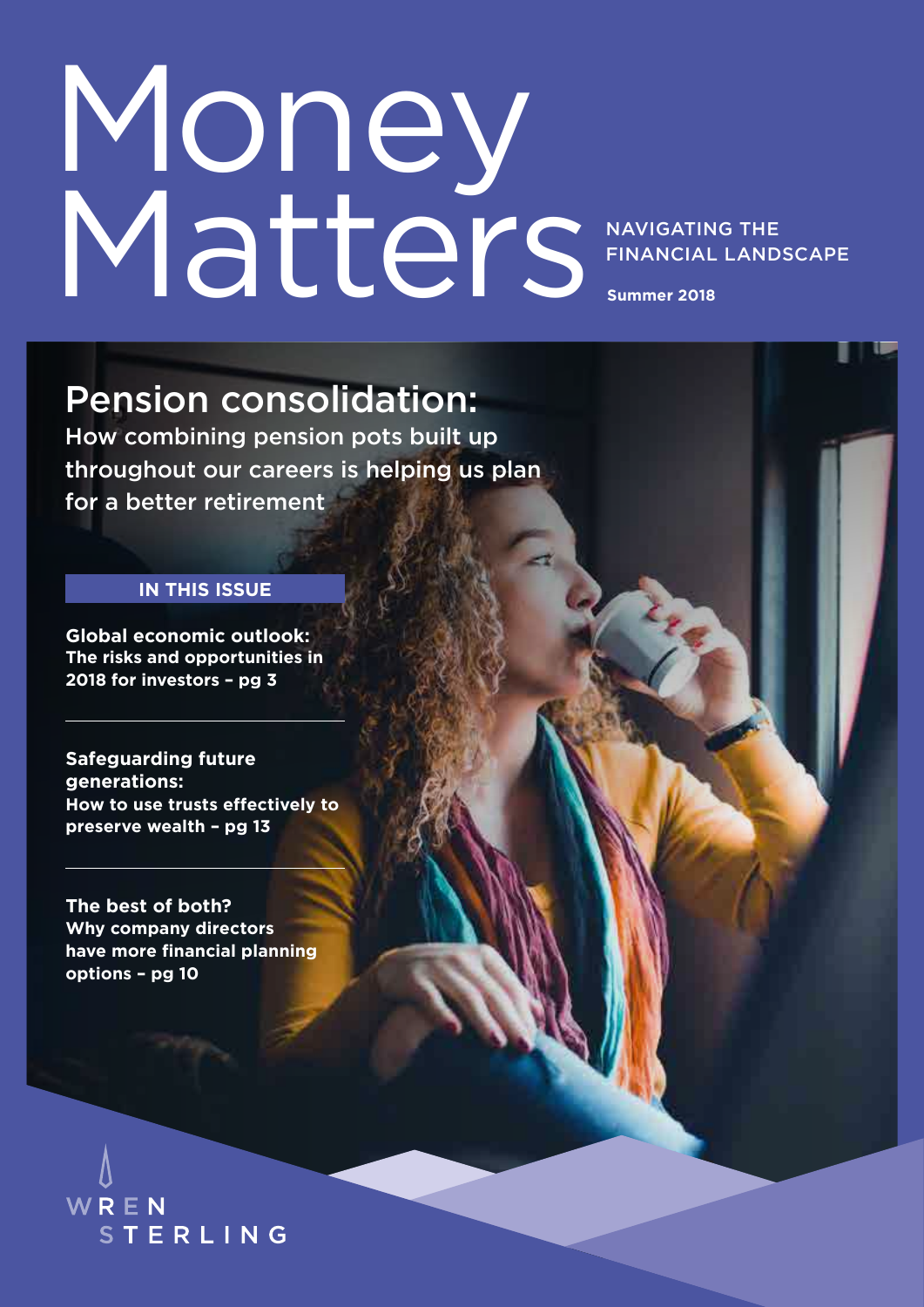## IN THIS ISSUE

#### 3

Up and up and up? Global economic outlook with 7IM 7

Moving multiple pensions into one for a clearer retirement journey  $1<sub>0</sub>$ 

Why directors have unique financial planning requirements 13

Using trusts to preserve wealth 18 What to look out for when encashing an investment bond  $21$ Financial education in the workplace

#### **EDITORIAL TEAM**

**Magazine Editor Nick Moules** nick.moules@wrensterling.com

**Magazine Copywriter Emily Bowen** emily.bowen@wrensterling.com

**Designer Clever Marketing** info@clevermarketing.co.uk

All images supplied by iStock.com

#### **CONTRIBUTORS**

Seven Investment Management (7IM)

#### **CONTACT**

We welcome your feedback: **Wren Sterling** Castle Marina Road Castle Bridge Office Village Nottingham NG7 1TN

 www.wrensterling.com in company/wren-sterling f /wrensterlingfp ■ @wrensterling

Please note: The articles within Money Matters are for general information only and are not intended as investment, tax, legal, or other forms of advice. Please remember that investments can fall as well as rise, and the return from them may go down as well as up, is not guaranteed, and you may not get back the amount you invested. You should always obtain independent, professional advice for your own particular situation.



### A warm welcome to the Summer 2018 edition of Money Matters.

Producing this magazine twice a year creates natural periods for reflection on what we've seen over the past six months and to take stock of the impact on financial planning.

On the investment front, we saw a dip in the stock market for the first time in a while, reminding each of us of the volatility of markets and emphasising the need for a balanced approach to investment that allows for the natural ups and downs and retains focus on achieving long-term objectives.

In one of our articles, 7IM looks in more depth at recent market highs and lows and explains how a fund manager tries to ride the waves and cover the dips at the same time.

There are contributions from Wren Sterling's experts on some really topical areas of financial planning including pension consolidation, the use of trusts, the unique requirements of directors, and what to bear in mind when encashing a bond.

For our clients who also run businesses, we've got a piece on the rising value of financial education in the workplace and there's a reminder about our new Personal Finance Portal, which I would encourage all of our clients to sign up to. We live in a digital world and as your financial adviser we want to demonstrate our commitment to data security, your convenience, and our green credentials.

I hope you enjoy the magazine, and if there's anything you need to discuss with your adviser, please don't hesitate to get in touch.

Yours sincerely,

an you

Ian Halley Chief Executive Officer Wren Sterling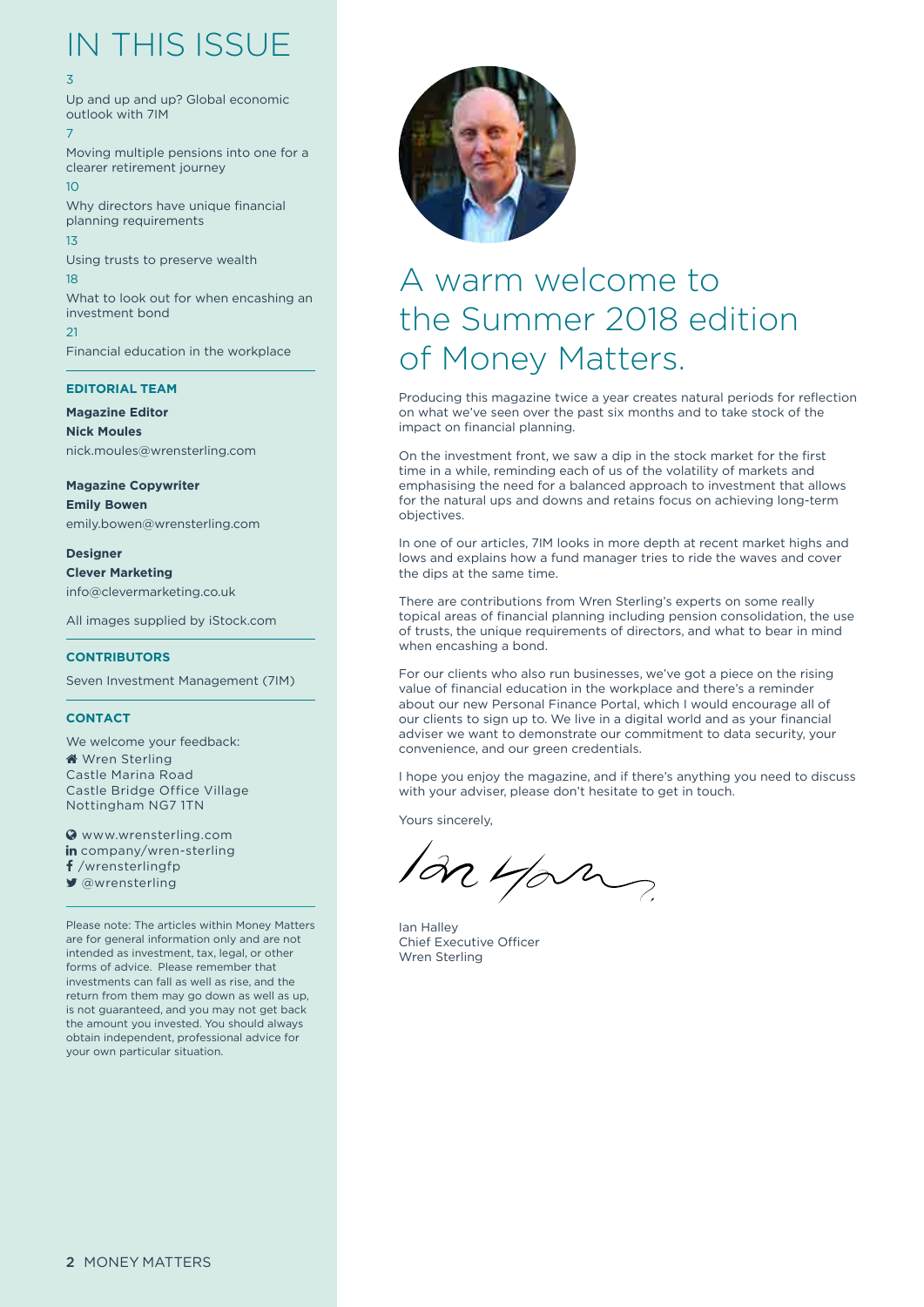# Up and up and up?

After a long bull run in global stock markets, recent movements have unsettled many investors and have led to questions on whether stock markets are even able to head higher going forward, or whether the cycle has had its day.



Robert Hardy, Head of Intermediary<br>Reales at 7IM Sales at 7IM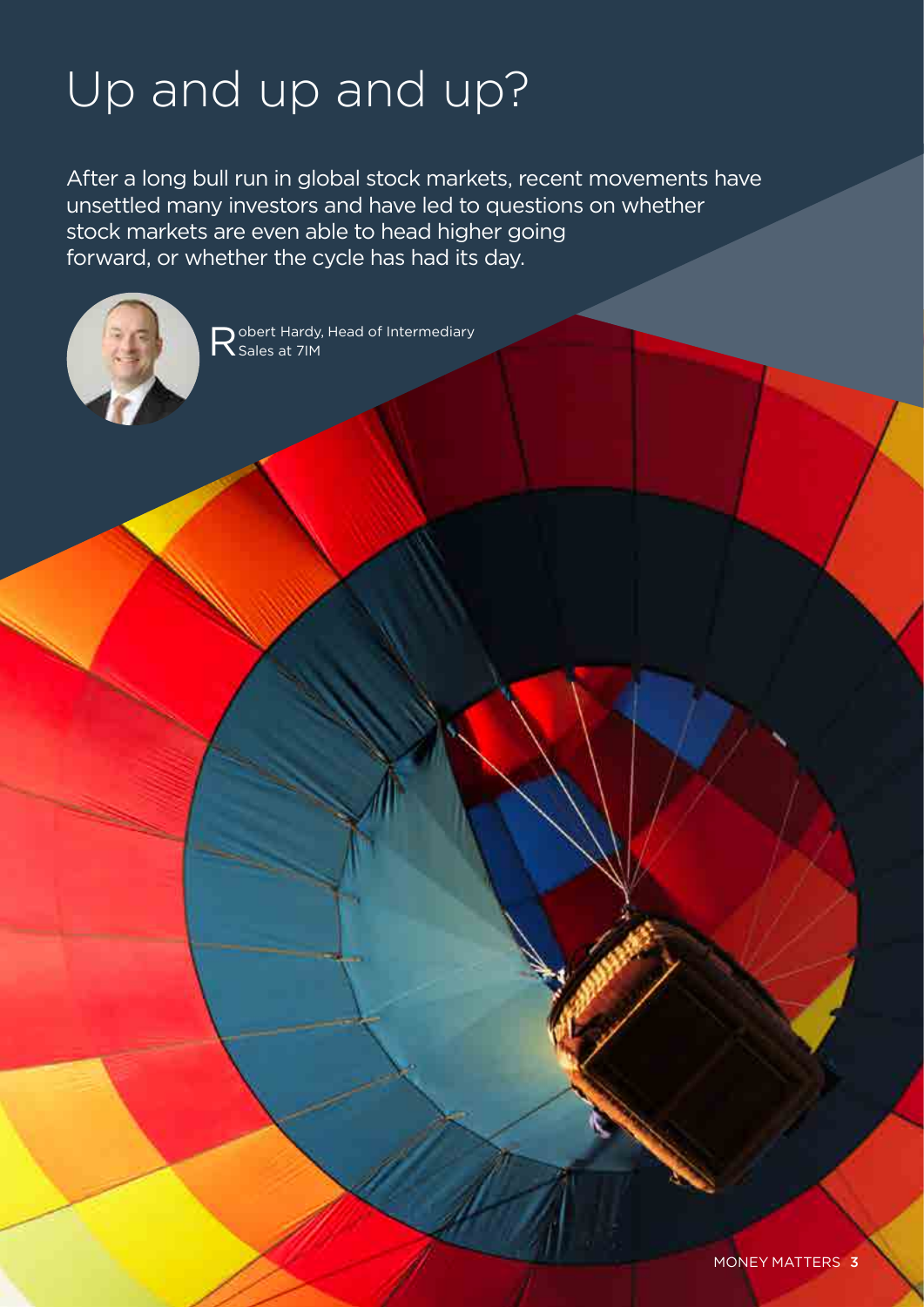**Robert Hardy, Head of Intermediary Sales at Seven Investment Management (7IM), sat down with Ian Jensen-Humphreys, 7IM's Chief Investment Officer, to discuss this.**

In this article, they talk about how the team at one of the investment managers selected by Wren Sterling to run clients' investment portfolios is looking to manage turbulence in the markets. Ian also outlines which risks 7IM believes are important, and how current events could play out in the future.

As Ian reflects on the first quarter of 2018, he said "One of the most pertinent quotes about the market at the moment is one from Ben Graham (a mentor of Warren Buffett and widely seen as the 'father' of value investing). In 1949, he stated that:

#### 'In the short run the market is a voting machine, but in the long run it is a weighing machine'.

"When people review the recent history of markets, what they're really focusing on is the popularity of particular stocks, sectors, or indices. The headline most recently published about that investment is present in investors' minds, and it affects their behaviour. While harsh, Ben Graham dismisses many of these people as speculators who typically pay more money in transaction charges than they make in returns."

"Investors, however, do recognise that they should be taking a longer term view. Investors should be evaluating and acting on analysis of the fundamental qualities of companies and markets. They should be

looking to buy high-quality investments at a good price and which should, over the long term, gain in value because of the return on capital and expectations for future growth against projected scenarios. But it's a difficult task to achieve, especially in the face of messages that short term storylines can convey."

This is a challenge for most investors, no matter how long they have been active in the markets. How do you sift through all the information being published to determine what's important and what isn't? For Ian, this screening is part and parcel of the investment process that underpins the team's portfolio decisions. It's an approach that he believes helps the team look through the market 'noise' and determine what newly available information should be driving their decision-making.

"We had well over a year of calm, where markets seemed to gloss over, even ignore, any bad news – whether it was economic, financial, or political – and carry on moving steadily higher. By the time December 2017 had ticked past, media headlines almost seemed duty-bound to include the words 'record high' across asset classes. However, it was a situation that caused us concern. Research showed that the last time the markets had been so calm was in 1965. In 2017, we saw just 8 out of 252 trading days where the S&P 500 moved by 1 per cent or more, following the second half of 2016, which had seen just 10 such days. These levels are well below the long term average number of days when the market typically moves in a year – usually about 50. So it was always a question of *when* the market would begin moving up and down more frequently rather than *if*."

Although the team has positioned itself to take advantage of an increasingly improving synchronised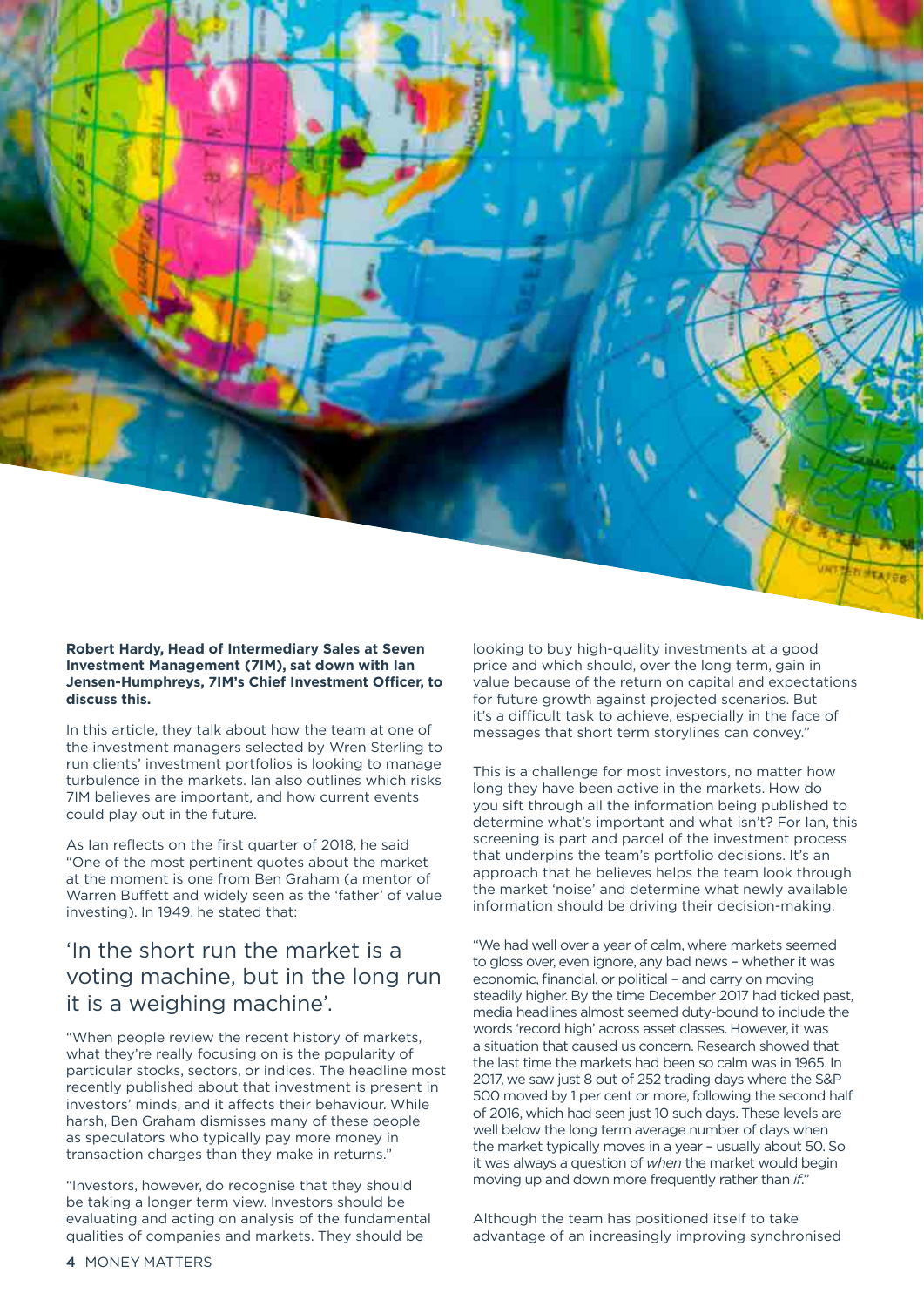

global growth, they have remained mindful of the risks and the return to a more traditional level of market movements.

"We have always taken a risk-conscious approach to managing money," explains Ian. "The low volatility meant that 'buy the dip' was not an action being played out over weeks or months, but over days or even hours – as was the case when Donald J. Trump was elected U.S. President in November 2016. Complacency was king, and our experience and process highlights how often complacent markets become dangerous ones."

Since this period though, volatility has returned. The S&P 500 index fell by nearly 10 per cent in the first week of February. This percentage drop is seen by professional investors as a 'correction' rather than anything more serious (a correction back to a level that makes sense). These movements are within the levels of what we would consider normal. We have not continued to see markets slide towards a 20 per cent drop that would denote a bear market, or the 30 per cent that often heralds the start of a recession – sometimes 6 to 12 months later. And while volatility has returned, so too has the markets' focus on news.

Ian cites the example of the tech sector, which he believes demonstrates the attention that the market is now paying to headlines, and in particular how it is reacting badly to negative news.

"The technology stocks of Facebook, Apple, Amazon, Netflix, and Google (which have become known as the 'FAANG stocks') helped the growth the U.S. equity market over the course of 2016 and 2017. In fact, the

performance of these stocks alone represented some 20 per cent of the total performance for the S&P 500 in 2017. However, the recent fallout for Facebook from the Cambridge Analytica revelations, its data gathering, and the subsequent knock-on effect on the stock price highlights how fortunes can turn."

"There is also a longer term threat to the sector, given that governments and regulators are in the early stages of developing their interaction with these businesses. There will certainly be bumps in the road and challenges to their business models. One hurdle will definitely come as governments agree a consensus on taxation. In a world where governments are hungry for revenue to plug deficits, global corporations with 'efficient tax optimisation' are easy targets. One example is Amazon. I purchase a UK-manufactured product from a UK company as a UK citizen via Amazon, yet my bill is routed via a Luxembourgdomiciled entity, even if every stage of that product's life cycle has remained on these shores. These practices make such firms an easy target for both the media and politicians, which in turn will affect their share prices."

Aside from the technology sector, where else does Ian foresee risks?

"A trigger for market weakness is from the U.S. where a data point highlights that wage inflation could be coming through. However, we believe that inflation will remain contained over the coming year, as we believe there is still sufficient slack in the U.S. economy, which is being concealed by the low headline unemployment rate. Meanwhile, over the last quarter, the fundamentals underpinning stock markets could be seen to have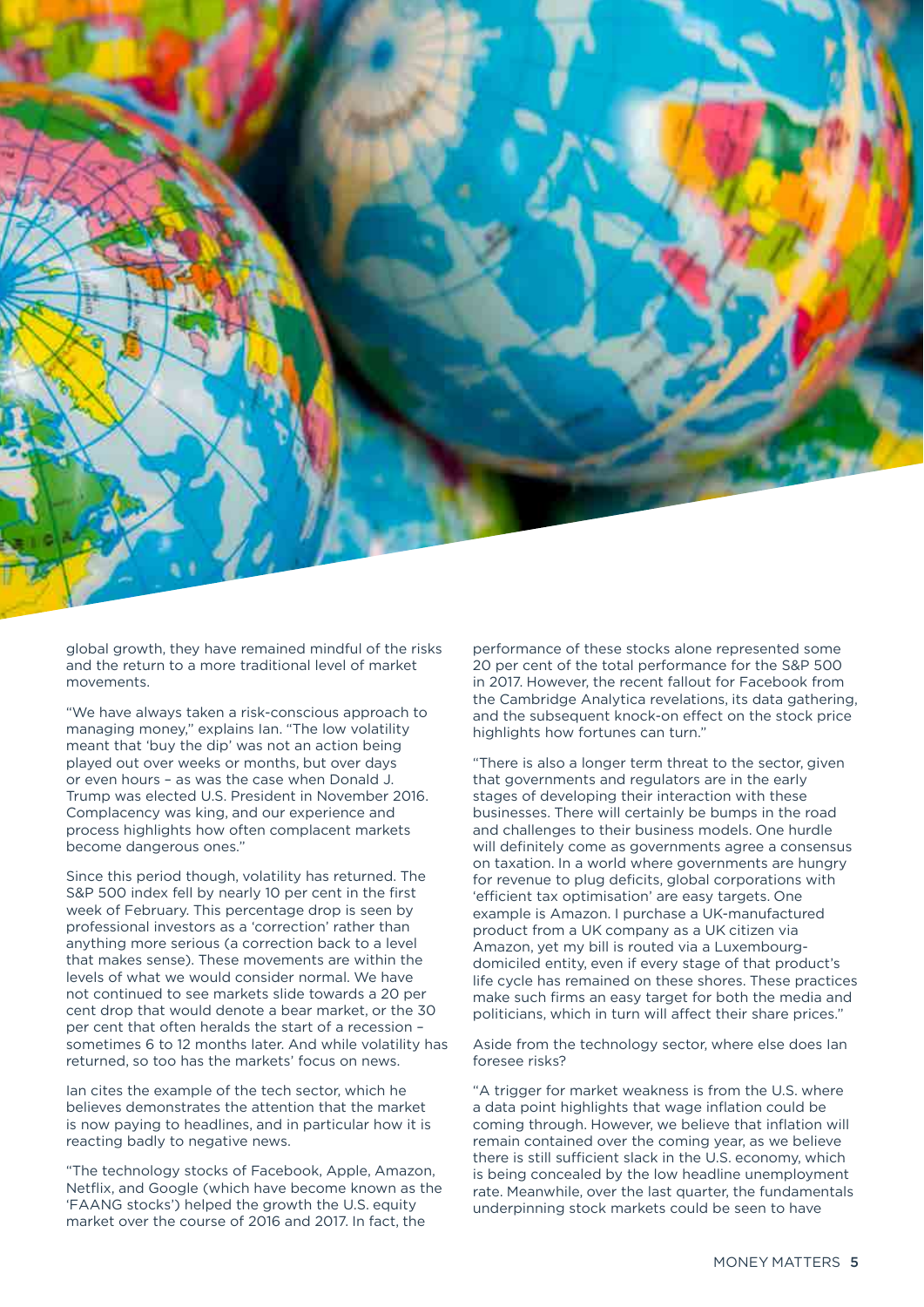

improved – particularly in the U.S. as the impact of the tax reforms and deregulation are beginning to be felt by businesses."

"However, while corporate earnings, corporate profits, and global growth are encouraging for the future, the potential for a trade tiff between China and the U.S. does pose a risk. We had apparently been on the brink of a nuclear stand-off between North Korea and the current U.S. Presidency before common sense seemed to reassert itself, leading to more measured statements, and that could even lead to progress talks. A similar scenario could easily play out between China and the U.S. if China seeks to redress issues flagged by Trump's investigation into intellectual property."

"But whatever other news flows through to the markets, one thing we do see continuing to play out and affect investors is volatility. We've been taking steps to protect our portfolios through the use of 'put' options, which are contracts that should deliver profits if the markets start to slide below pre-agreed levels. However, these are not universal remedies and would only smooth the path of the portfolios over time."

"Our focus remains on the fundamentals. We are increasingly conscious of the timeline of the current economic cycle, and we realise that at some point there will be a slowdown. As such, we remain vigilant to any hints from key economic and market indicators that start to signal a potential downturn."

*This interview took place on 4 April and reflects the thinking of Seven Investment Management (7IM) at that point in time. It should not be taken as investment advice. Please speak to your adviser prior to making any investment decisions.*

www.gov.uk/government/publications/reducing-the-money-purchaseannual-allowance/reducing-the-money-purchase-annual-allowance



an Jensen-Humphreys,<br>Chief Investment Officer an Jensen-Humphreys, at 7IM, on medium-term prospects for investors

**An opportunity**: "European equities have lagged in the post-2008-financial-crisis recovery versus U.S. and Emerging Market equities. This has partly been down to the impact of negative interest rates on the banking sector, and a very low weight of the technology sector, which has led the bull market in other regions. Since there are limited opportunities to invest in technology, the potential for growth in the Euro Stoxx 50 may also be limited because of their popularity. However, this potential negative could be offset by stronger performance of the shares of Europe's financial institutions, which would be helped in an environment of rising interest rates.

**Some potential**: "We are still investing less in the FTSE 100 than our benchmark allocation, but are closer to a neutral allocation than we have been at any time in the last four years. Even though the momentum in Sterling represents a headwind, the index still benefits from the underlying strength of the global economy, and still seems to be undervalued by international investors, who are wary of the implications of the ongoing Brexit discussions."

**High risk**: "High-yield bonds (i.e. typically higher risk corporate bonds) have often performed well when stock markets have been outperforming. While we don't think the economic growth will fall off a cliff, high-yield companies tend to be the first shoe to drop – as rising rates that bite into company profits are felt most acutely here. As such, we will continue to closely monitor our allocation to high-yield bonds over the coming weeks and months."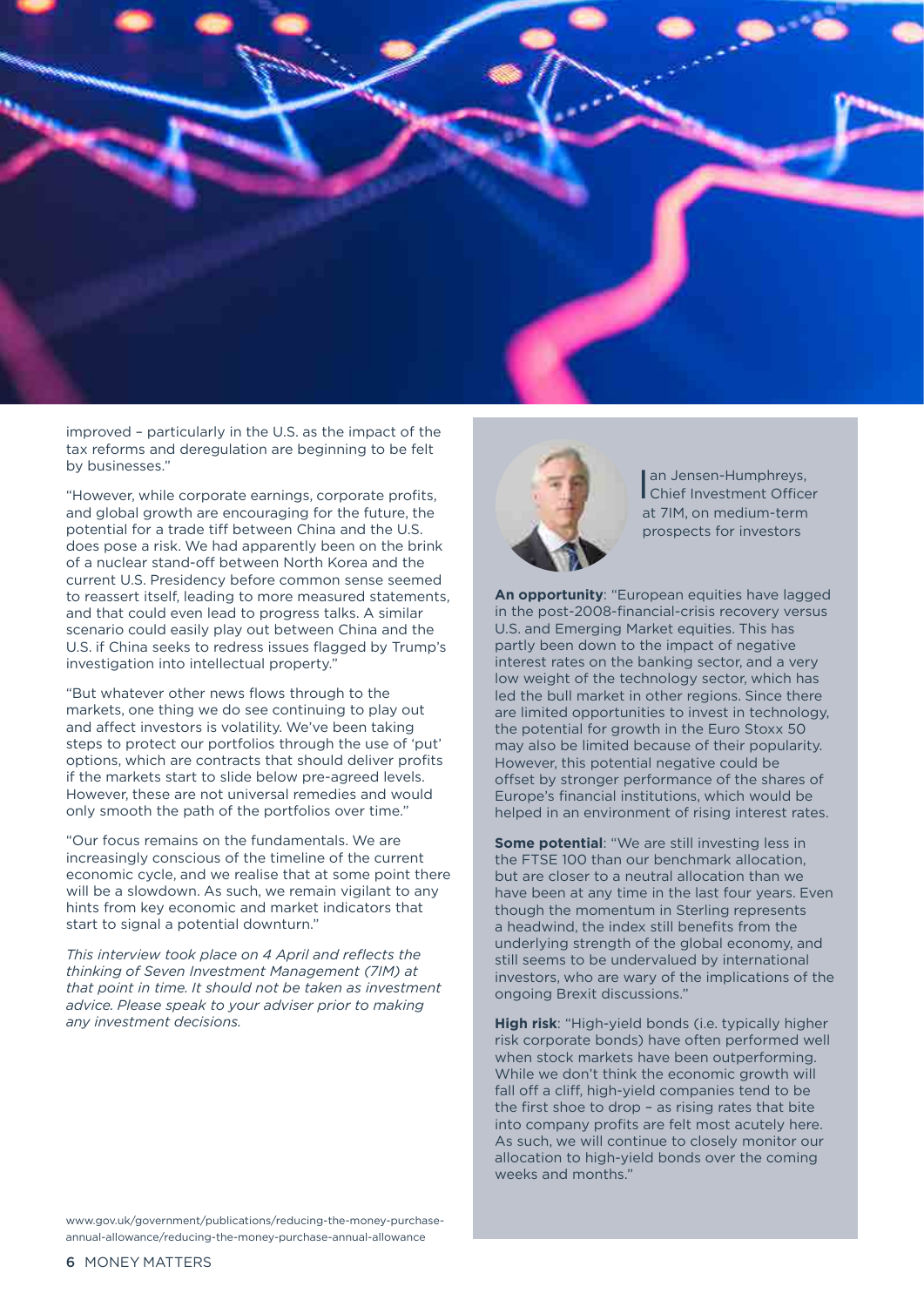# Moving multiple pensions into one for a clearer retirement journey



Will Grier, Independent Financial Adviser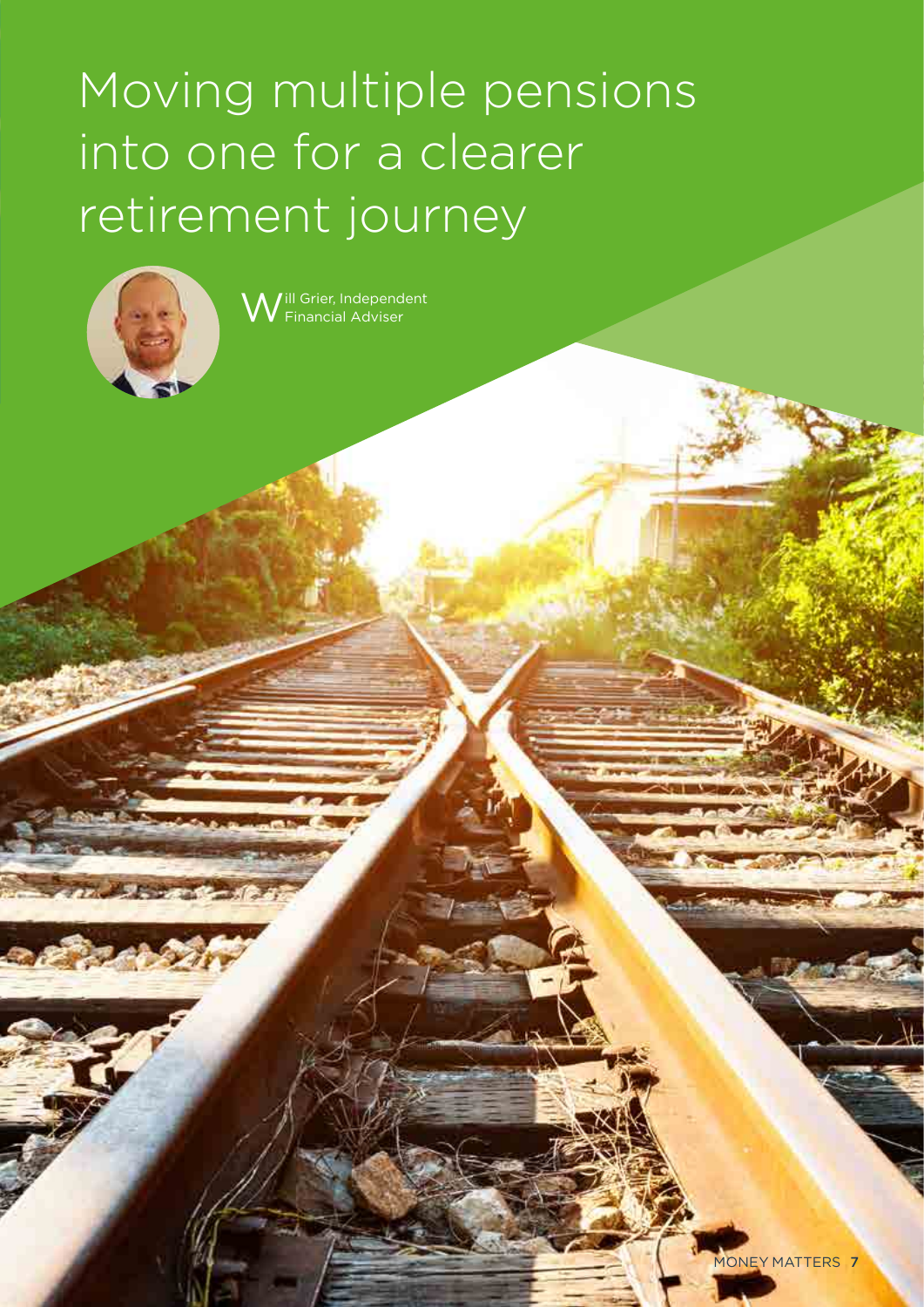**Keeping track of store cards, credit cards, current accounts, direct debits, utility bills, and the rest of our daily financial commitments can be difficult. Very often, we opt to simplify these and put them in one manageable place so we know what we've got coming in and going out.**

The same can apply to pensions. The days of 'a job for life' are gone and it's normal to have an employment journey with multiple pensions. Keeping an eye on all of these is tough, especially if you can't remember who the scheme is with and when you paid into it.

Pension consolidation is a process that allows you to pull all the strands of your retirement savings together into one manageable pot. There may be several benefits to doing this, including lower management charges, which can increase the value of your fund over the course of its investment.

#### **Making choices about your pension**

You can choose to move and manage the consolidation of your pensions yourself, but this requires a level of confidence in your financial knowledge. Some platforms and providers will even decline to act with you directly and will only deal with authorised and regulated financial advisers. You will also need to decide which of your pensions to keep, whether to invest in new funds – and which are the most appropriate ones for you.

Before you make any decisions, it's important to know the benefits and charges you are paying on all of your pensions, not just those you are currently paying into.

Let's say you are paying an annual management charge of one to two per cent on each of your pensions, but you aren't investing in them – you could be losing money each year.

One of my clients came to talk to me about a 'With Profit' pension that they were no longer paying into. They didn't realise that their bonus rate was zero per cent, and as nothing was going in, nothing was happening to that investment. For ten years, their pension was stagnant and the client was completely unaware.

#### **Risks of transferring away**

Before consolidating your pensions, you should also consider whether you'll lose any of their benefits. Potentially, you could transfer out of a pension without understanding what you are giving up, but if you take advice, it shouldn't happen – or your adviser will inform you that you will be giving up benefits and help you find a more suitable pension.

When looking at your pensions, it's important to know the amount of investment risk attached to it compared to the level of risk you are comfortable accepting. Lowrisk pensions are safer, but your money is unlikely to grow as quickly as higher-risk pensions, whose value (like any investment) can go down as well as up, and is not guaranteed. How your pension is invested and its risk level can change depending on the strategy it adopts. Choosing your pension's investment funds will also depend on the level of risk you are comfortable with, which can change over time.

#### **Changeable risk and unsuitable benefits**

Many existing plans will have a 'life-styling' facility a benefit that may no longer be suitable for clients today given modern 'at retirement' options and the increase in life expectancy (in England, ONS says life expectancy is now 76.8 years for men and 82.4 years for women). With life-styling, the investment risk is typically managed out from age 50 and underlying funds change to become lower-risk. This benefit was designed to allow clients to make an annuity purchase at age 60 or 65, however, if you don't intend to draw your pension until later or to use flexi-access drawdown at retirement, then this money may not be an appropriate investment strategy.

There are more options now thanks to pension freedoms rules, which came into effect in 2015. Life-styling is just one example of how a single pension benefit can be an advantage to some but hazardous to others.

#### **What can a financial adviser add to the process of pension consolidation?**

Many of the clients who consult me about their pensions do so because they don't know what they're looking for. They have the ostrich 'head-in-the-sand' approach because they just don't know how their pensions work and end up doing nothing. To help clients consider what they want from their pensions, I often ask questions like:

- Do you want a flexible / phased retirement?
- What are your aspirations and goals for the future and into retirement?
- How can you use what you already have to help you get there?

When speaking to my clients, I'm able to explain what their pension arrangements mean for them in a human and client-friendly way. If they agree to my recommendation, Wren Sterling take on the significant work of obtaining scheme information and creating a retirement plan.

With support from a financial adviser, you can benefit from an ongoing advised service, with regular reviews and a riskappropriate portfolio monitored and managed on your behalf.

#### **How do you choose what to recommend?**

There are many different types of pensions and retirement options. Choosing the most appropriate solution requires advisers to discuss a client's circumstances and their needs. This will include their assets, lifestyle, health, attitude to risk, and what they want to happen to their funds after their death.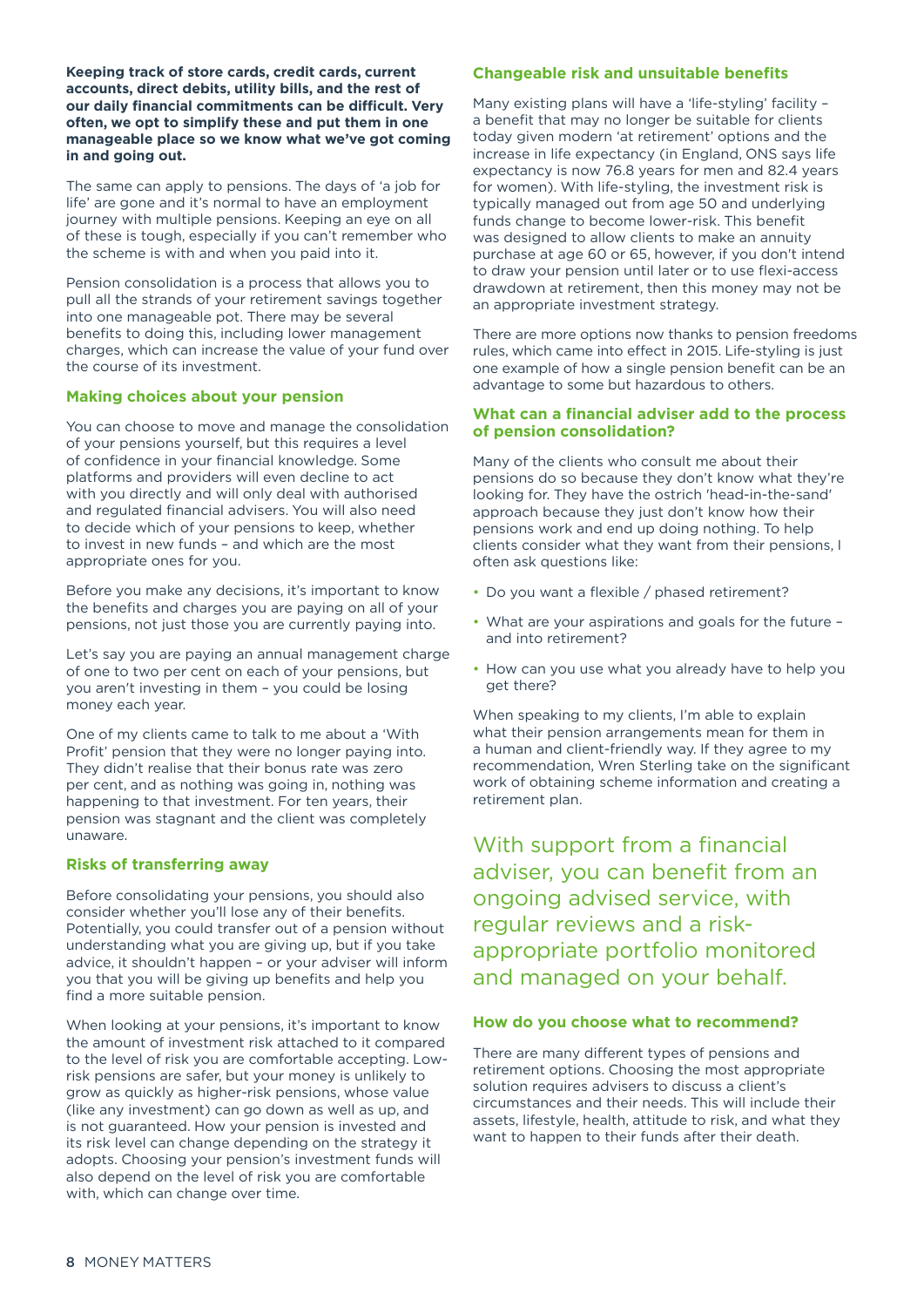

#### **Pension consolidation in practice**

When I first met John, 59, he had undergone significant heart surgery the year before, causing him to rethink his priorities and his retirement plans. His understanding of his current pension arrangements was that he believed he would receive a small pension income at age 60, a more significant pension income at age 65, and the state pension at age 67. He felt he would have to work to age 67 (another eight years), irrespective of his health, as his personal pensions weren't enough to allow him to retire early – even though he would rather stop working at age 63 to coincide with his wife's retirement. Following his surgery, John also wanted to go on a 'holiday of a lifetime' but lacked the funds to do so.

I researched his eight existing personal pensions (total value around £250k), which had differing investment strategies and future retirement ages and were invested in a variety of funds. None of his pensions allowed him to go into a drawdown arrangement and so I looked into consolidating his pensions. My recommendations will allow him to:

- Purchase an enhanced annuity\* and retire early at age 63
- Have access to total tax-free cash of £62.5k (25 per cent of £250k)
- Release enough tax-free cash immediately to fund his proposed trip at age 60
- Consolidate all eight plans into a single personal pension with one overall investment strategy aligned to his attitude to risk
- Take the offered final bonuses on his 'With Profits' pension policies
- Retain the capacity to take tax-free cash or ad hoc withdrawals from the remaining funds flexibly

#### **Find out where you stand**

Even if you're not sure what you want your retirement to look like, take the time to dig out your scheme details and understand your current position.

If you don't know what you've got and where it is, you could be losing out. Small adjustments or a pension consolidation exercise now could make a significant difference when you come to draw your pensions and enjoy your retirement.

**Important:** Accessing pension benefits early may impact on levels of retirement income and access to means-tested benefits, and is not suitable for everyone. You should seek advice to understand your options at retirement.

There may also be taxation implications. You should seek professional advice on your own circumstances. The rates of taxation may also be subject to change.

\*An enhanced annuity pays a higher annual income for those with medical conditions that may reduce their life expectancy. Even if you suffer from a minor ailment such as asthma, you can apply for an Enhanced Annuity. Please note, this case study should not be interpreted as a suitable investment strategy and you should seek independent financial advice regarding your own retirement plan before embarking on any course of action.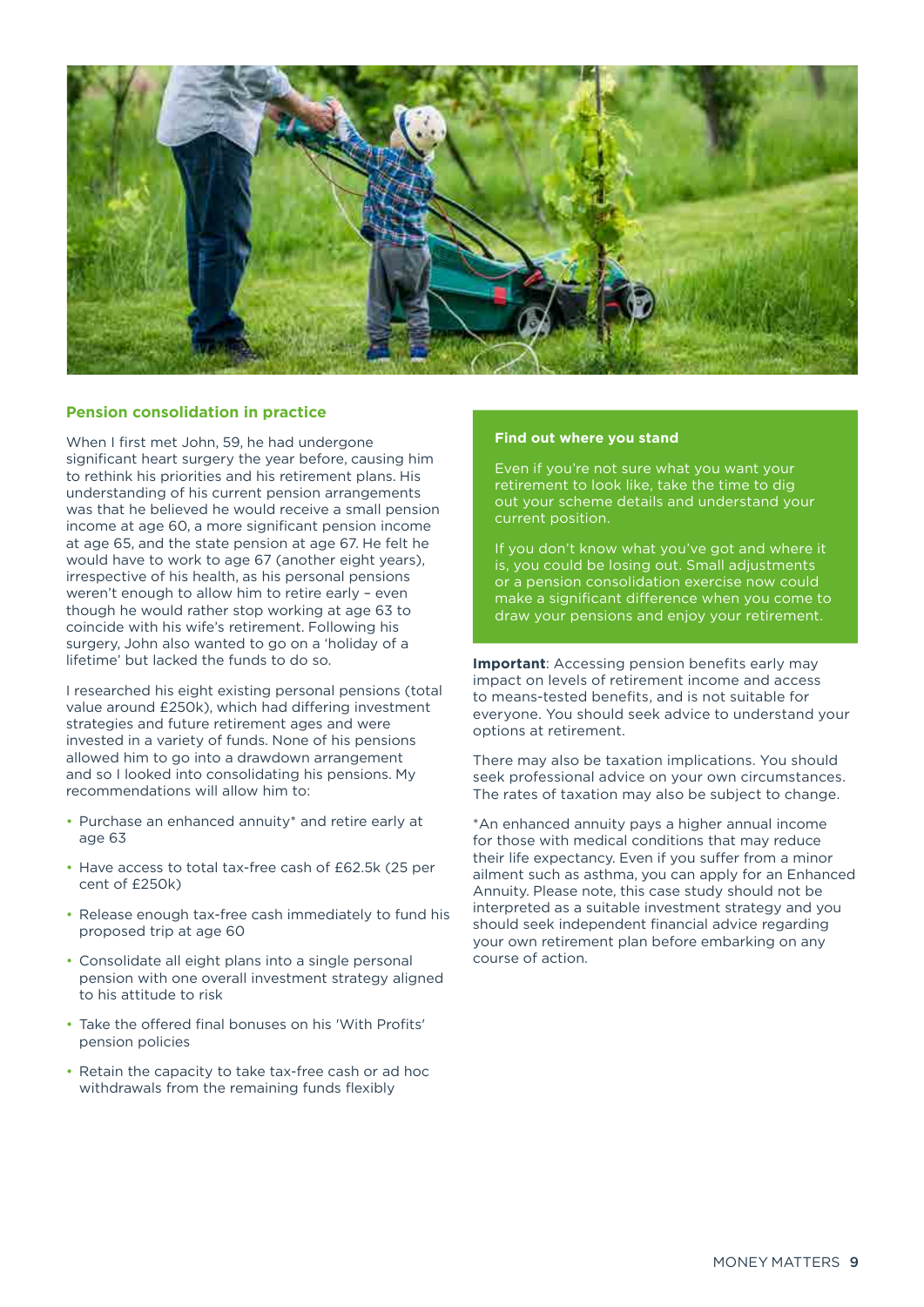# Why directors have unique financial planning requirements



P hil Jenkins, Chartered Financial Planner

aű.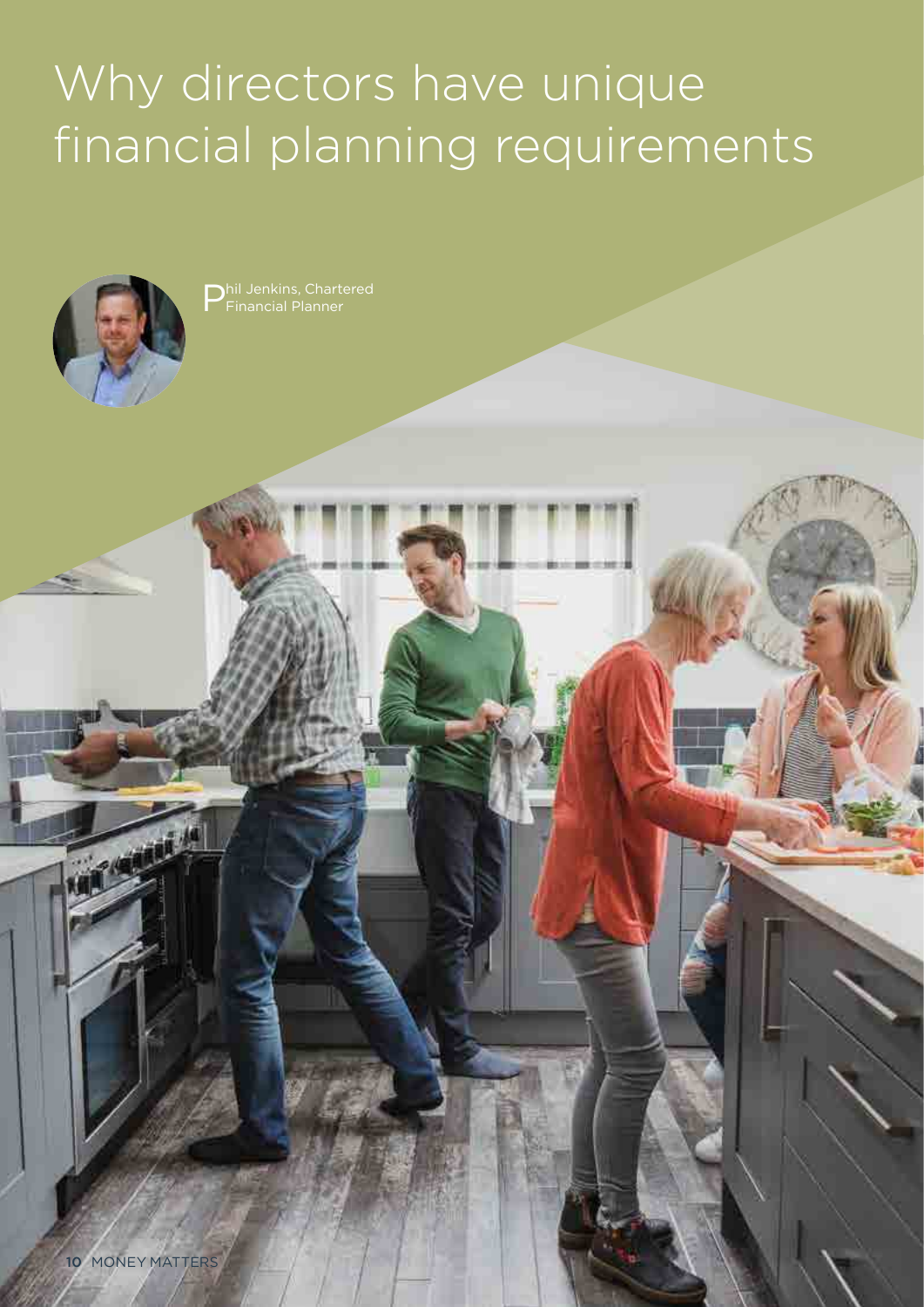**Company directors have more options than employees when it comes to financial planning because they can utilise their business to create a remuneration strategy. However, as Phil Jenkins (a Chartered Financial Planner at Wren Sterling) explains, with opportunity comes complexity.**

The financial planning landscape for company directors has changed recently, and like anything in financial planning, is subject to constant scrutiny to ensure loopholes are not being created and exploited.

Traditionally, company directors could choose from three options if their business had generated cash: keep profit in the company, use cash for expansion, or pay it out to themselves. Usually, paying money out would take the form of a combination of salary and dividends, with the typical strategy of a low salary / high dividends due to the way that dividends have previously been taxed. The Dividend Allowance introduced in April 2016 has also become less beneficial due to a recent reduction to just £2,000 a year (from 6 April 2018).

Despite changes such as the introduction of the Dividend Allowance and its subsequent reduction, being a company director rather than a salaried employee still has distinct advantages in some of the key areas of financial planning. This article looks at typical financial planning topics and the key differences.

#### **Retirement planning**

An increasingly popular strategy for directors is to reduce liability for profits through company pension contributions. This equates to a 19 per cent Corporation Tax saving, plus the additional benefit of saving personal tax and National Insurance (NI) contributions (in comparison to withdrawing the profits as either salary or dividends). Company contributions to pensions are theoretically unlimited, but an individual's Annual Allowance (AA) of £40,000 a year is still in place and will act as a cap to contributions in the prevailing tax year.

Importantly, in most cases this strategy will not be dependant on the salary level of the company director, so it is compatible with the common remuneration approach of lower salaries / higher dividends.

#### **High dividend income example**

Mr Patel, aged 60, has total remuneration of £100,000. This consists of £8,424 salary and £91,576 dividends. He will also be able to make use of his Personal Allowance (the amount of income you can earn before paying tax. This is £11,850 for Mr Patel for the tax year 2018/19).

The remaining dividends will be taxed as follows:

£2,000 @ 0%  $£33,500$  @  $7.5% = £2,512,50$ £52,650 @ 32.5% = £17,111.25 His total tax bill =  $£19.623.75$ 

#### *Alternatively:*

If Mr Patel takes £8,424 salary and £16,576 dividends and his company makes £75,000 employer pension contribution, his salary and the first £3,426 of dividends remain within the Personal Allowance. The remainder is taxed as follows:

#### £2,000 @ 0% £11,150 @ 7.5% = £836.25

This results in £18,787.50 less tax, plus a Corporation Tax relief of 19% on the employer contribution of £14,250.

As Mr Patel is over 55, he can also benefit from the availability of his 'tax-free cash' and can take 25% of the £75,000 pension contribution (£18,750).

The remainder of the pension is taxed at marginal Income Tax rate (assume basic), which is £56,250 @ 20% (£11,250).

His Annual and Lifetime Allowance limits should also be considered, as well as the fact that the pension sits outside of the individual's estate for Inheritance Tax (IHT) purposes.

Pension taxation assumes no growth and no associated costs for the purposes of this illustration.

#### **Protection**

Company directors can use their business to make sure they're protected and save money by making the business the owner of their protection policies.

A Relevant Life Policy is essentially a life insurance policy written by the business and offers potential tax benefits. Premiums are paid by the company and may be treated as a business expense (subject to agreement with HM Revenue & Customs), and the cover does not contribute to an individual's Lifetime Allowance.

Executive Income Protection will provide a replacement of income in the event of the director being unable to work due to sickness or accident. This is similar to a standard Income Protection policy, except the business is the policy owner in this case. In general, the business may be able to offset the premiums against tax as an allowable expense, but this depends on the nature of the business, so make sure you speak to your financial adviser.

|                   | <b>Salarv</b> | <b>Dividends</b> | <b>Employer</b><br><b>Contribution</b> | <b>Income Tax</b><br><b>Saving</b> | <b>Corporation Tax</b><br><b>Saving</b> |
|-------------------|---------------|------------------|----------------------------------------|------------------------------------|-----------------------------------------|
| <b>Scenario 1</b> | £8.424        | £91.576          | £Ο                                     | $\overline{\phantom{a}}$           |                                         |
| <b>Scenario 2</b> | £8,424        | £16,576          | £75,000                                | £18,787.50                         | £14,250                                 |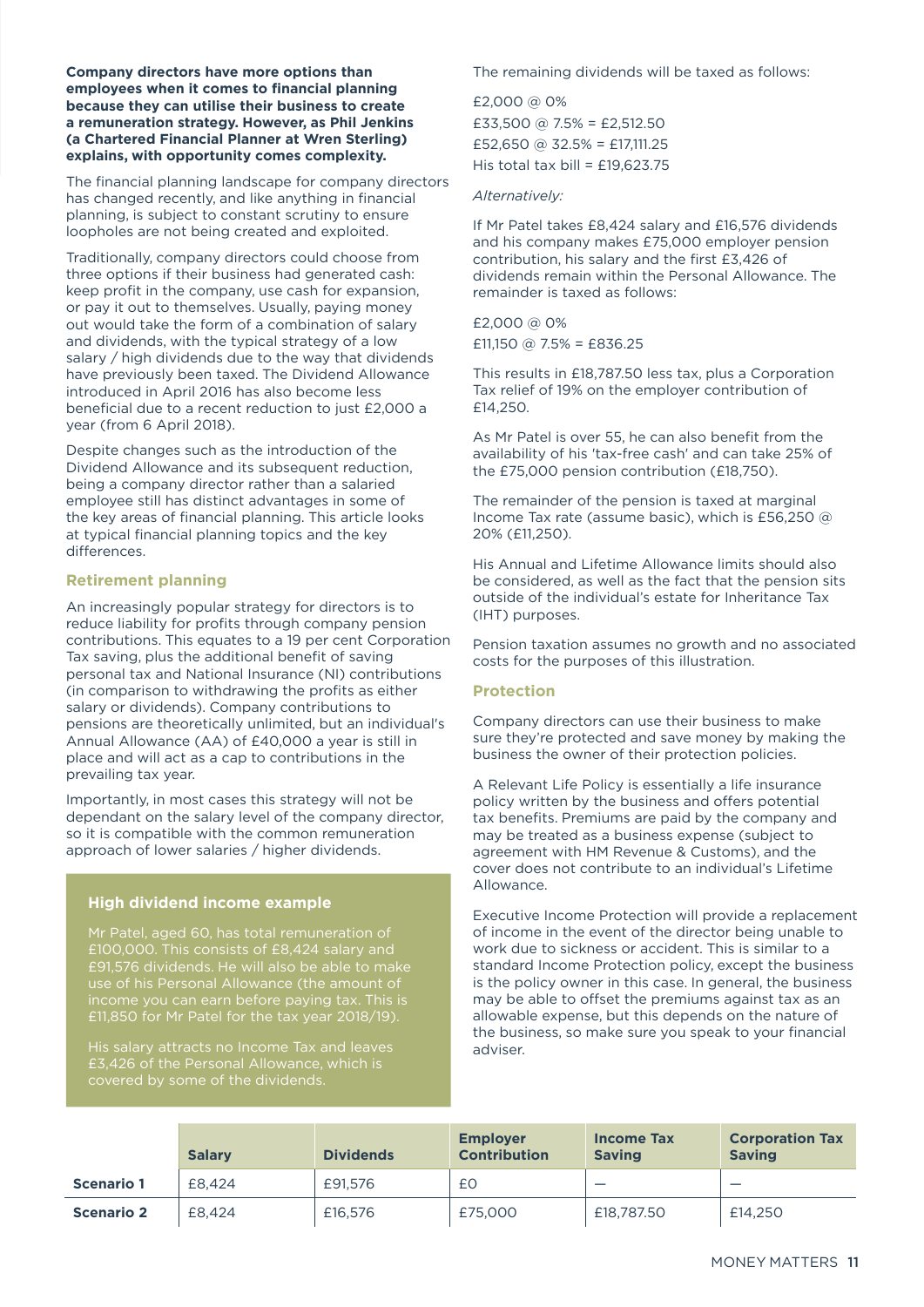

#### **Succession planning**

In much the same way as an individual would look to pass wealth on to loved ones, a company director (who may have a large proportion of their wealth tied up in a business) will typically look to pass on wealth in a taxefficient manner.

Shareholder Protection can ensure a smooth conclusion to any business succession problems, minimise the impact to the business of the loss of a key shareholder, and provide the shareholder or their family with the true worth of their shares.

A Business Will is another consideration for directors. For certain businesses, the business must cease trading on death. This could have a catastrophic effect on the value of the business, meaning that the beneficiary or beneficiaries may receive little or no inheritance.

Providing that Business Property Relief is permitted (the company must be a trading company / not an investment company), then potentially there will be no IHT payable by the beneficiaries when inheriting the company.

This is just a brief summary of the succession planning options open to company directors, but this is a complex area and requires advice from your financial adviser and often a solicitor as well.

#### **Exiting the business**

Planning can be undertaken to either sell or wind up the company and can mean that the directors qualify for Entrepreneurs' Relief (ER), providing it is granted. In this case, capital gains tax (CGT) is attached to the disposal / value of the business' assets at a rate of ten per cent up to an amount of £10 million.

#### **Contractors**

Historically, contractors may have wound up their business and restarted a new one on a regular basis, and benefiting from reduced rates of tax. HMRC has tightened the rules on this practice, and guidance now says that directors are ineligible for ER if the purpose of the wind up was to target tax advantages. Issues may arise if contracting is restarted within two years, and HMRC may challenge the original distributions under the anti-avoidance rules. There's also a risk if directors try to get around the guidance that HMRC could investigate previous activity.

#### **The risk of holding too much cash**

If a business holds too much cash, it is prudent for directors to look at how the company is structured to avoid potentially losing a value benefit such as Business Property Relief, which could mean successors could pay CGT on inheritance. For example, if you're a grocer turning over £200,000 a year, yet you've built up cash reserves of £800,000 over many years of trading, HMRC could deem you to be an investment company as your main business activity.

This is one area where it pays to talk to an expert – as an adverse outcome in this situation can critically impact tax treatment in several areas.

#### **Profit extraction**

In many ways, the content of this article is responsible for this next issue! Directors can sometimes hoard cash for fear of falling foul of taxation because they don't understand the complexities of the tax regime, yet this can result in another risk. If a company holds lots of cash in a current account instead of investing it, it is effectively losing value, so it is prudent to look at corporate investment options.

#### **Next steps**

a one-off review, it's important to have regular

The value of the business, policy excess, dividends legislation, the Lifetime and Annual Allowance, changes to company directors, inheritance, and succession plans can all change

considered your business as a financial planning tool, or it's been several years since you revisited your plans, please get in touch with your adviser to arrange an appointment. If you don't have a Wren Sterling adviser, please contact **marketing@wrensterling.com**

Important: The levels, bases, and relief from taxation are subject to individual circumstances and may be subject to future change.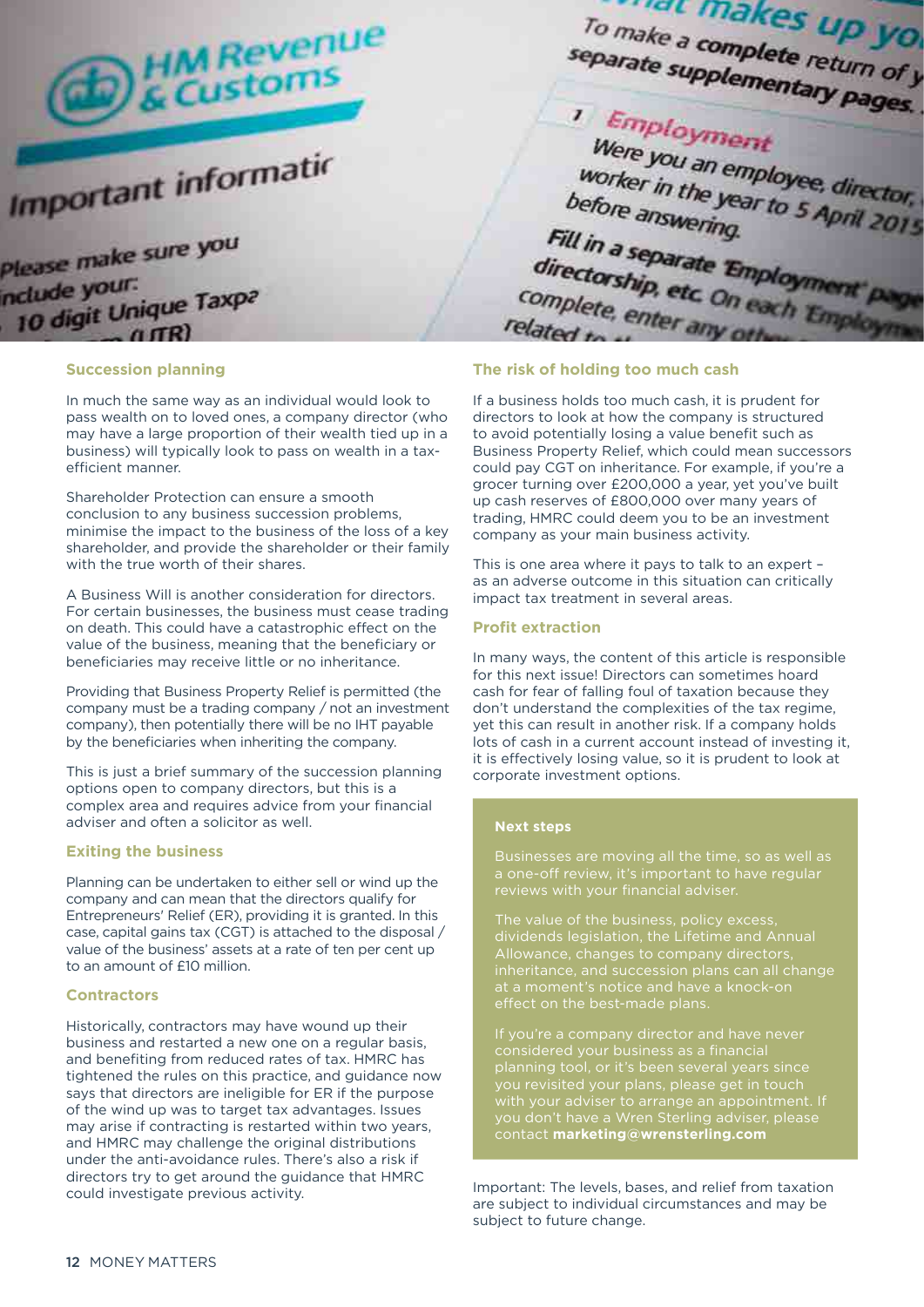# Using trusts to preserve wealth for future generations

**Thomas Control** 



Paul Allan, Independent<br>PFinancial Adviser Financial Adviser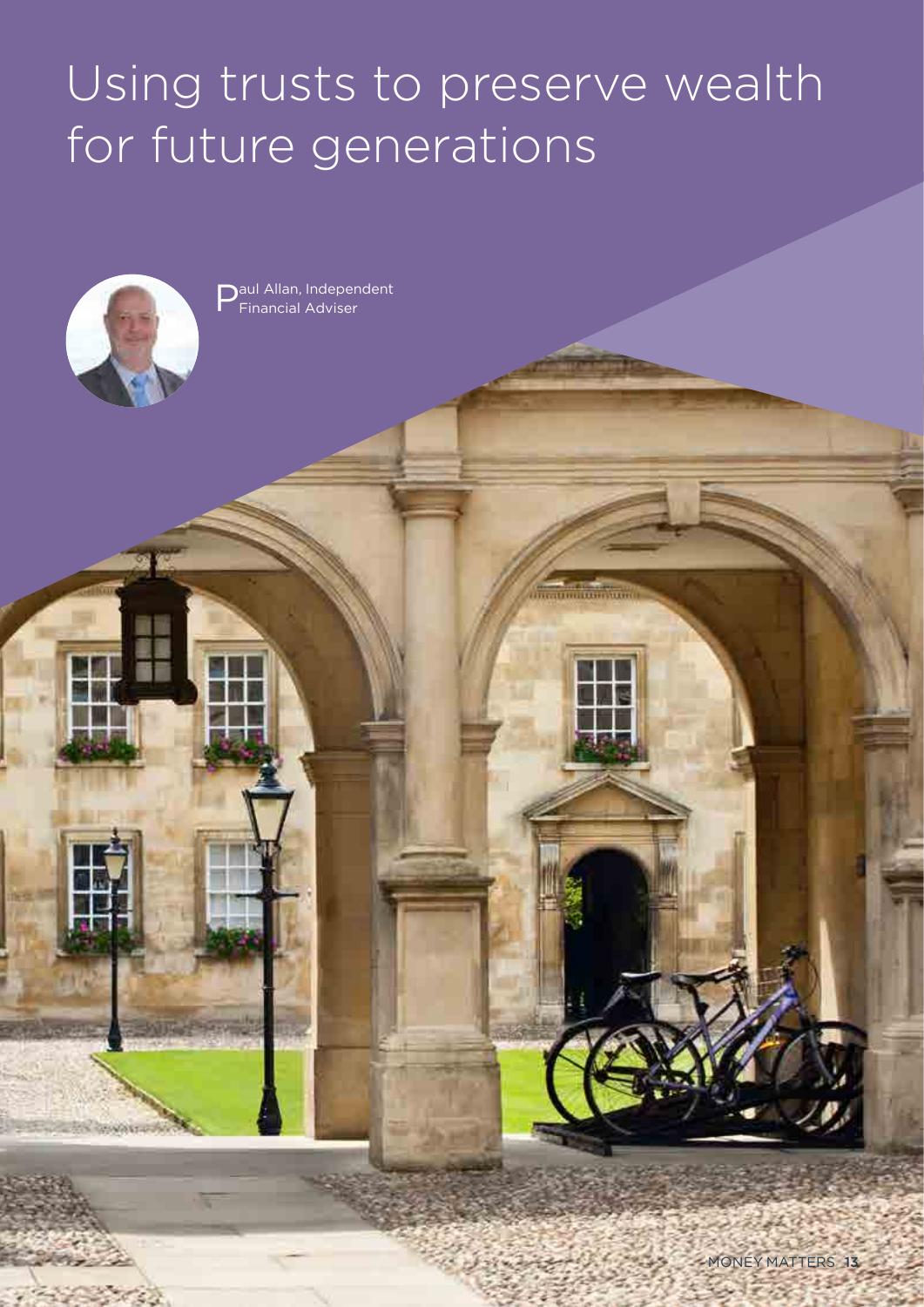

**There will be a time when we're no longer able to manage our money, but that doesn't mean that we're not able to choose how it should be used. Trusts can be used to protect your assets for future use. Like many financial instruments, there are several different types of trust, and ways to use them – from tax purposes to estate planning. When used appropriately, trusts can be one of the most effective tools in a financial adviser's toolbox.**

#### **What is a trust?**

Trusts allow you to set aside assets for specified beneficiaries. You can put conditions on how the trust is used, who will benefit from the assets (beneficiaries), and who will manage them (trustees). You can even choose to give your trustees powers over the trust – to make decisions about releasing assets (perhaps for young beneficiaries, allowing the funds to be used for university fees or buying their first home).

When you're creating a trust, you need to decide whether you want to put any conditions on it, as trusts will become a separate legal entity, and the assets placed in trust no longer belong to you (the settlor).

Did you know you may already have a trust – or even more than one? Your pension funds will be held in a discretionary trust, helping you put money aside for your future needs.

#### **Arranging a trust**

Taking advice when setting up a trust is invaluable – as the legal wording needs to be precise, and you'll need to choose your trustees and beneficiaries very carefully. There are fees associated with setting up a trust, but talking with your financial adviser beforehand could help you decide whether or not a trust is the most appropriate way to achieve what you want. It will also let you know whether a solicitor should be involved

(depending on the complexity of your situation). As there are several types of trusts, and many other financial products, there may be more appropriate ways to structure your finances. A financial adviser can help you to structure a financial plan, mapping out your future needs and how your finances can be used to meet them. In this article, we're going to look at different ways that trusts can be used, and why you might consider using them.

#### **Using trusts to safeguard your assets**

#### *Life assurance*

When considering a life assurance policy to protect your spouse, partner, or your children on your death, you could consider putting it in trust. Let's look at an example.

Alan purchases life insurance to protect his family upon his death. If this policy is not placed in trust, the money from this policy will form part of his estate, and may be subject to inheritance tax (IHT). Without a trust, this payment could be delayed until confirmation or probate is obtained, and the funds would not be available to Alan's children to pay for funeral expenses and other costs. If the policy was placed in a trust, the sum would be available immediately to Alan's beneficiaries and would not be considered part of his estate.

By using a Discretionary Trust, if Alan dies during the term of his Life Assurance plan, the trustees have discretionary powers over how the trust assets can be used for the benefit of his chosen beneficiaries. This is particularly useful if the beneficiaries are minors at the date of Alan's death. The trustees could decide to provide a regular income stream, ad-hoc withdrawals, or if appropriate pay out the entire trust proceeds. The key here is that they have discretion and an obligation to act in the beneficiaries' best interests in relation to the trust assets.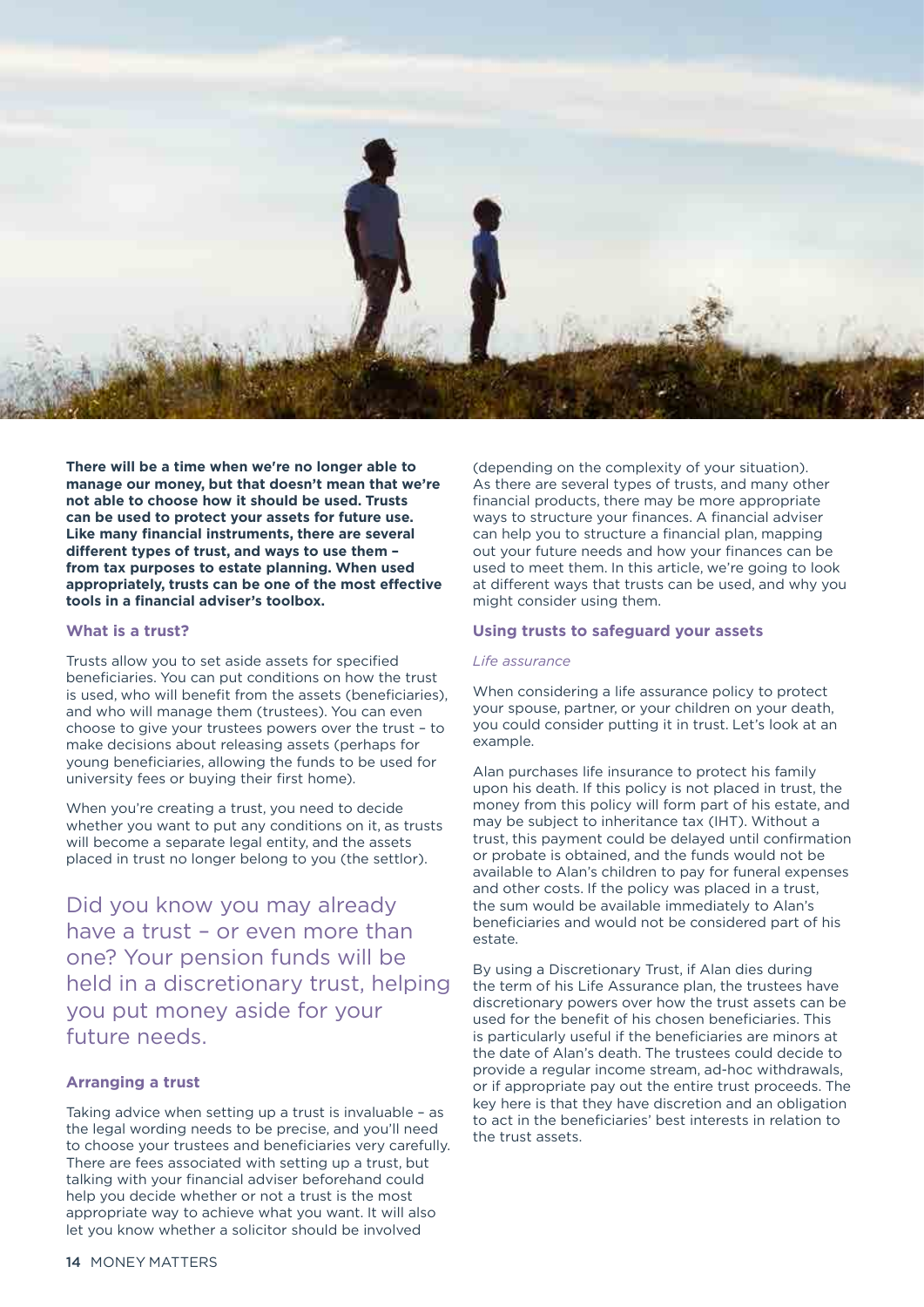

By placing their Life Assurance plan in trust, the settlor (Alan) is able to make the monies more freely available upon his death, avoid unnecessary tax, and create a framework where his trustees can have some control over how to use the trust assets for his chosen beneficiaries.

#### *Protecting your property*

Including a trust in your Will is one way you can protect your home for your spouse and your descendants. Care costs are means-tested, and depending on where you live and the cost of your care, your home and your legacy could be used to pay for care fees.

An elderly couple, John and Mary, are worried that if their health deteriorates, the value of their family home might be swallowed up by care costs. While they are in good health now, they own their home jointly, and have a joint Will that currently leaves everything to each other, and then to their children. They decide to consult a financial adviser to discuss their options.

After considering several options, Mary and John take their adviser's recommendation and Split Title on the property (often called 'Tenants in Common') and create a new Will trust. Now if either partner were to die, the deceased's half of their property goes into trust to provide a legacy for their children, rather than allowing the whole of the value of their property to be used for care costs.

After making this new Will, imagine that five years later John needs to go into a care home. As long as Mary remains in the family home, it is normally disregarded when paying for care fees. But what if six months later, Mary died unexpectedly? Without the new Will, the whole value of their home could be used to pay for John's care as he would have inherited the whole property.

Trusts are also very widely used in IHT planning. The two examples we have discussed in this article both concern ways to use 'Will trusts' – trusts that only take effect once you pass away. But there are many different types of trusts, and depending on your unique financial situation and what you want to do with your money, a financial adviser can help you consider which options could work best as part of your financial plan.

#### *IHT planning*

Placing assets in a trust may ensure that they are no longer considered to belong to the settlor, and are not taken into account in their IHT bill. Using a trust means that the settlor doesn't have to hand over control of those assets in their lifetime, and allows assets to be managed for young or vulnerable beneficiaries.

Let's look at an example. Daniel and Olivia have both turned 70. Recent press articles have made them aware that when they die, their children Sarah and Colin are likely to have an IHT bill to pay and they would like to take steps to reduce it. Currently, their Will leaves all their estate to each other on first death and then is split equally between Sarah and Colin on second death. Daniel and Olivia decide to get help from a financial adviser to find out their options.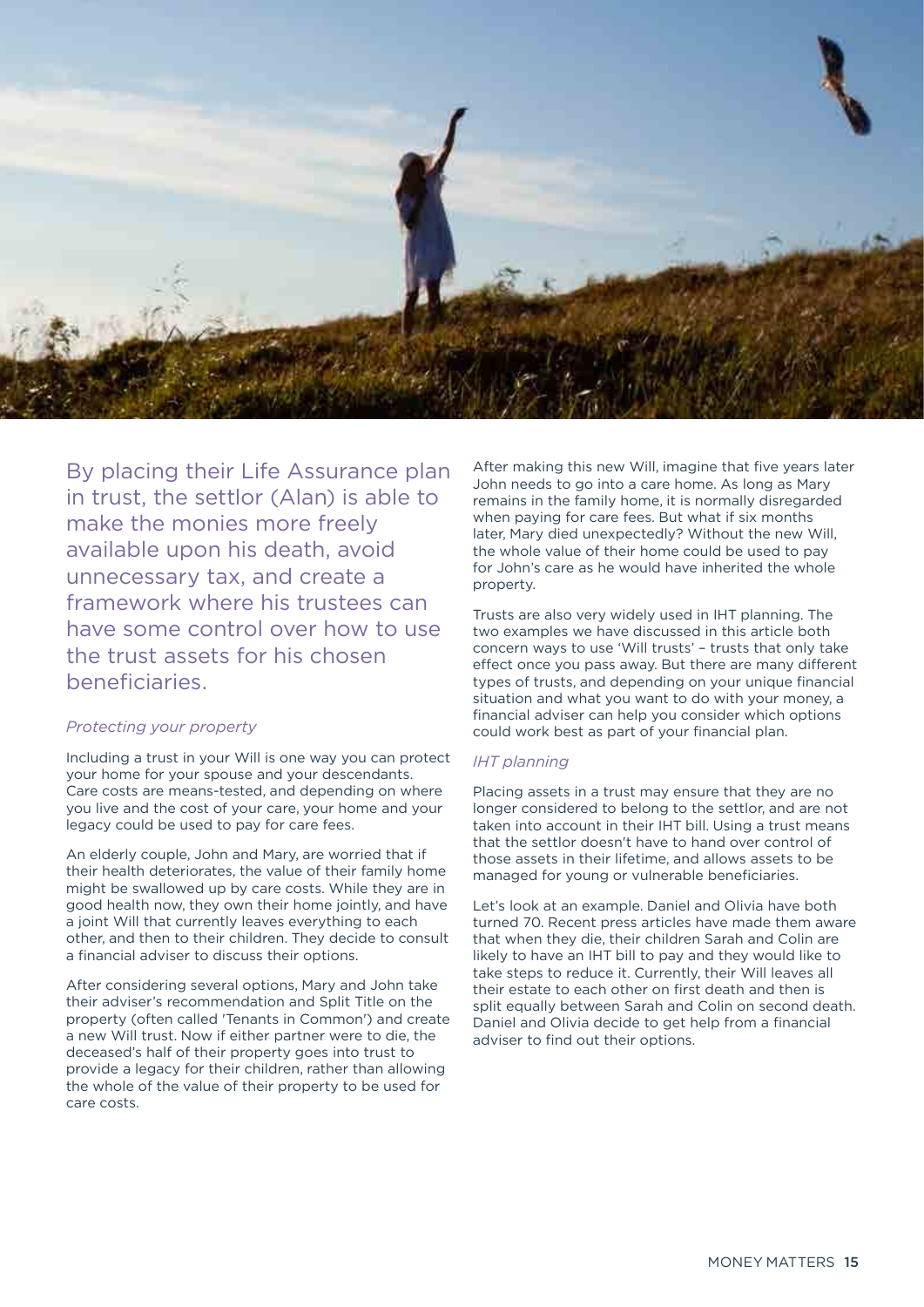|                 | <b>Allowances</b> |          |              |              |  |
|-----------------|-------------------|----------|--------------|--------------|--|
| <b>Assets</b>   | <b>Daniel</b>     | Olivia   | Joint assets | <b>Total</b> |  |
| Main residence  |                   |          | £300,000     | £300,000     |  |
| Cash deposits   | £300,000          | £200,000 | £100,000     | £600,000     |  |
| Investment ISAs | £150,000          | £100,000 |              | £250,000     |  |
| Totals          | £450,000          | £300,000 | £400,000     | £1,150,000   |  |

Currently, their total estate is valued at £1,150,000. To work out their current IHT liability upon the second death, they would need to consider their Personal Nil Rate band (NRB) and Main Residence Nil Rate band (MRNRB):

| Total estate value:                                                                                                         | £1,150,000 |
|-----------------------------------------------------------------------------------------------------------------------------|------------|
| Personal Nil Rate band<br>(£325,000 for the 2018/9 tax year;<br>this is doubled as this case includes<br>both spouses' NRB) | £650,000   |
| Main Residence Nil Rate Band<br>(£125,000 for 2018/9 tax year;<br>doubled as this case includes both<br>spouses' MRNRB)*    | £250,000   |
| Amount liable for IHT                                                                                                       | £250,000   |
| Rate of IHT                                                                                                                 | 40%        |
| Amount to be paid                                                                                                           | E100,000   |

\*As the MRNRB will rise to £175,000 by 2020/21, Daniel and Olivia's IHT bill will reduce in future to 40 per cent of £200,000 (£80,000).

Having discussed Daniel and Olivia's current financial situation, their adviser will create a plan based on how they wish to use their money, and help them achieve their financial objectives. In the following three examples, their aim is the same – to reduce their IHT liability – but the financial situations are quite different.

#### **1. Discretionary Gift Trust:**

*Let's say Daniel and Olivia have a high level of pension income, and don't rely on their savings.*

They could choose to place a sum into a Discretionary Gift Trust. This allows them to give this money away, but exercise some control as to when these assets are paid to Sarah and Colin.

Impact of this trust: All capital will be excluded from any IHT calculations after seven years, and will be available to Sarah and Colin whenever the trustees decide to distribute it. Any growth on the original gifted amount is outside their estate immediately.

#### **2. Discounted Gift Trust:**

*If Daniel and Olivia don't have a large pension income and rely on their savings to supplement their income.*

A Discounted Gift Trust could provide Daniel and Olivia with an income stream from the trust for life to supplement their pension income. On death, any residual value will go to Sarah and Colin.

Impact of this trust: A proportion of the initial value of the trust is 'discounted' or leaves the estate immediately, reducing the immediate IHT liability. The income from the trust is paid to Daniel and Olivia until either the trust assets are exhausted or for life. After seven years, the trust assets are outside the estate, and on death any residual value is paid directly to Colin and Sarah.

#### **3. Loan Trust:**

*If Daniel and Olivia had an adequate income, but were concerned that their capital needs may grow in the future.*

They would like to set aside future monies for their children, but would also like to be able to draw down these monies should they need them in the future – or in other words, call in their loan in the form of regular withdrawals.

Impact of this trust: The original capital investment belongs to the settlor as they have loaned this money to the trust. They could choose whether to draw down none, some, or all of this capital during their lifetime. Any growth on the trust assets belongs to the beneficiaries and passes outside the settlor's estate immediately.

#### **How will Daniel and Olivia decide which trust to use?**

With help from their financial adviser Daniel and Olivia can discuss their options and consider whether they want to use a trust, and which to use. They will need to consider their futures as they may not be able to access their funds once they are placed in trust (depending on the plan they put in place).

#### **Next steps**

We have touched on some of the uses and types of trusts available as part of successful financial planning. If you'd like to find out more about trusts and whether they could be suitable for you, please contact your Wren Sterling adviser.

The Financial Conduct Authority does not regulate taxation and trust advice or will writing.

The scenarios in this article are fictional.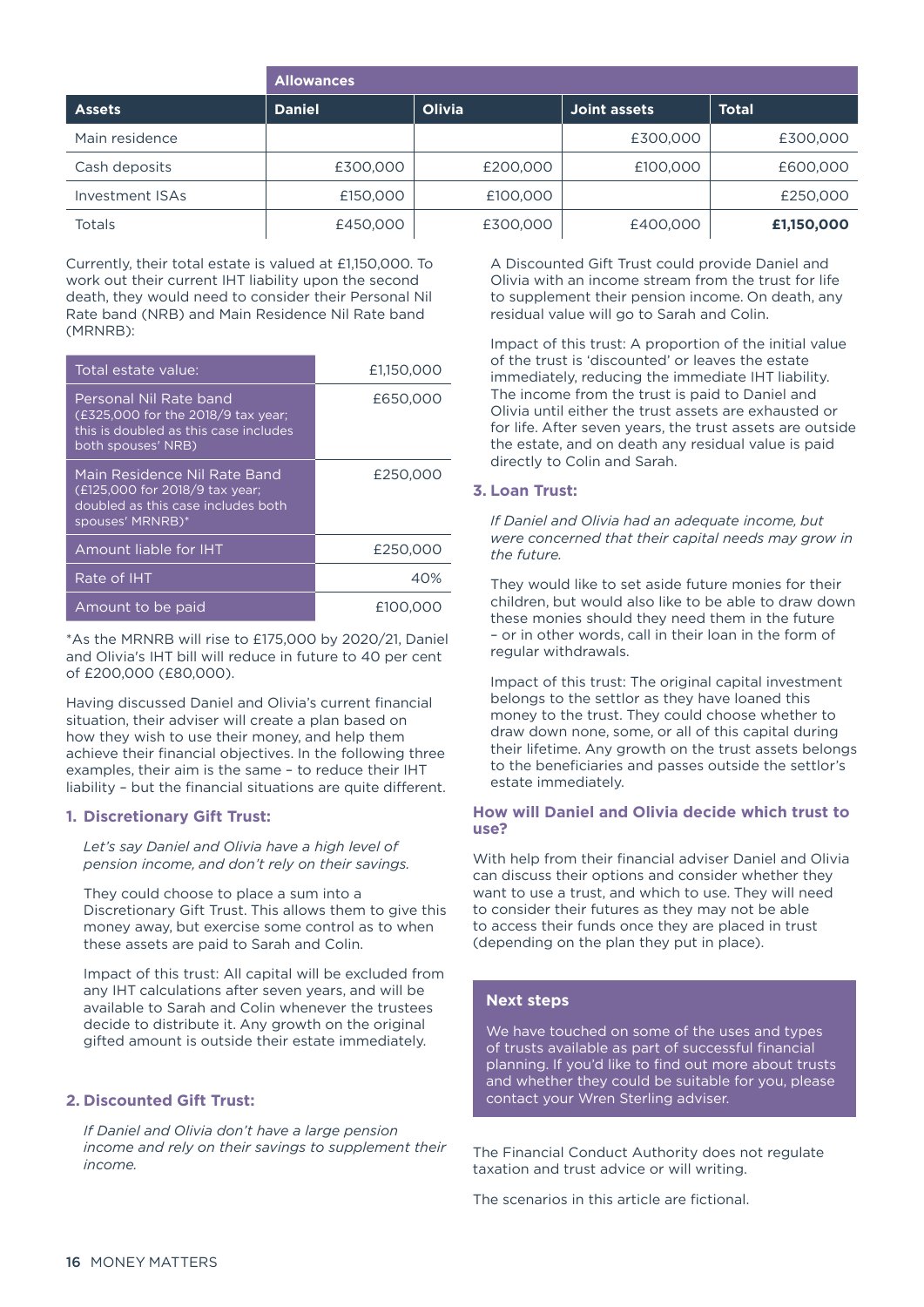### Take your financial advice experience digital with Wren Sterling's Personal Finance Portal

Over 19.6 million Britons used banking apps last year, carrying out transactions that used to require a visit to a branch. Financial planning is moving in the same direction, and we know that clients want real-time information at their convenience, which is why we've launched our Personal Finance Portal (PFP).

#### **Why use the Personal Finance Portal?**

#### **Clear financial dashboard**

View your finances anywhere, on your desktop, laptop, or mobile device. The clear, visual dashboard will show you a easy-to-understand overview of your investments and savings.

The dashboard is updated every day, so you'll be able to log in as often as you like to see how your money is performing.

#### **Uncompromised security**

Our portal doesn't compromise the security of your information. Access to the portal is encrypted, so that only you and your adviser will be able to view the information stored in this account.

#### **Document Vault**

You can house any of your important documents online in the Document Vault, which is safer than your filing cabinet, and more convenient – and you can choose to share items in the vault with your adviser.

#### **Secure Messaging Service**

Unlike emails or letters, which have the potential to be intercepted, the PFP's Secure Messaging Service offers a secure channel for you to quickly get in touch with us, knowing that any information you share is encrypted and completely private.

#### **Help us go paperless**

We're all looking to minimise our impact on the planet, and we hope that our PFP will limit the amount of paper we need to send you in the post.

#### **Register today**

You can register for our PFP by visiting **https://wrensterlingfpltd.mypfp.co.uk**

If you need any help during the registration process, we have a dedicated helpdesk who will be happy to help – just send them an email at **pfp@wrensterling.com**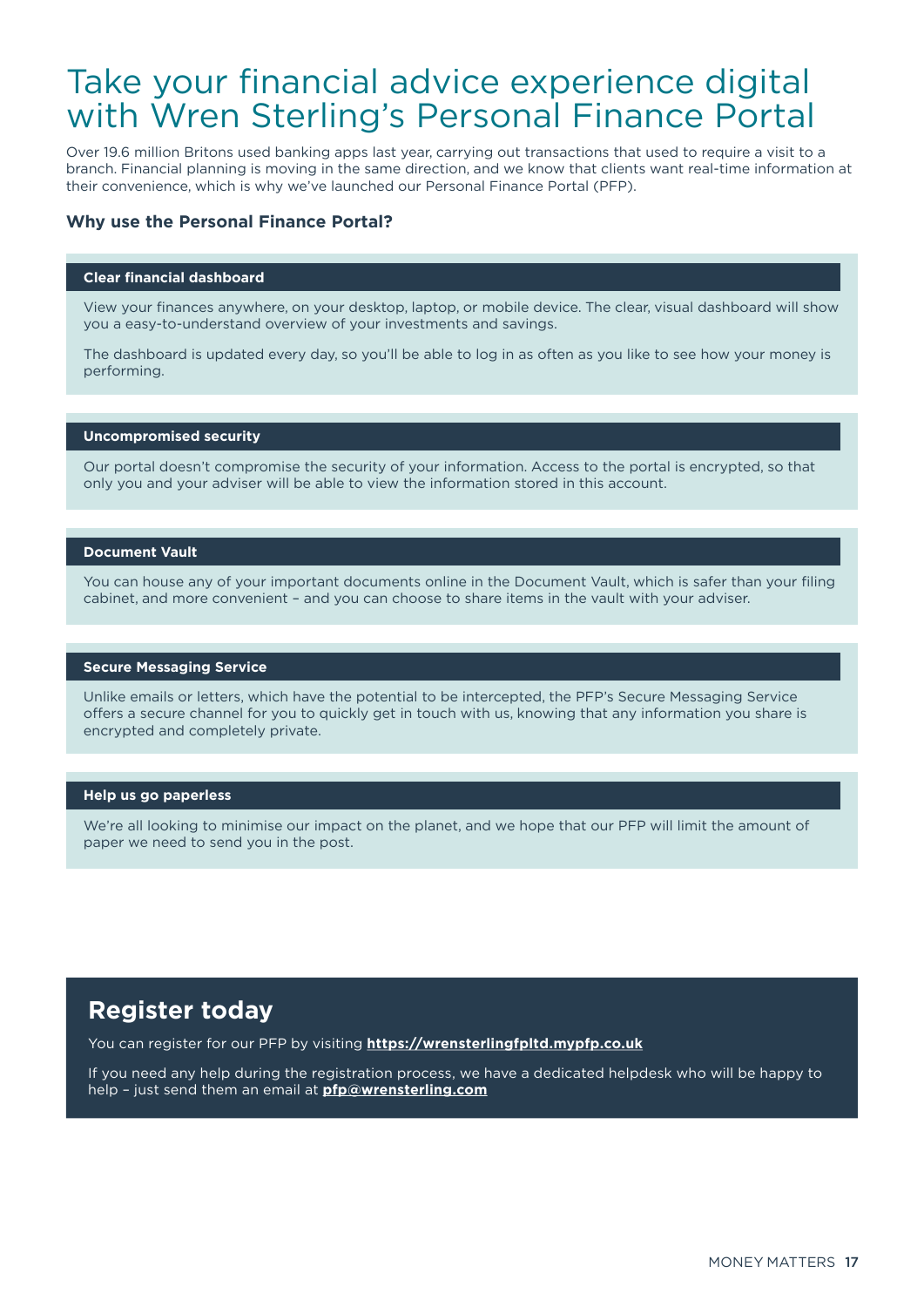# The importance of advice when encashing a bond

Five crucial questions to help you understand your investment



**Financial advice is so much more than simply deciding where to invest money. Central to the value Wren Sterling provides its clients is knowing when to hold an investment and understanding the implications of making a decision to change an aspect of a client's individual plans. Taxation is key to this, and where bonds are concerned, we've picked out five aspects that influence our advice.**

We always want our clients to feel as if they're expanding their knowledge of the products we recommend and how they combine to achieve financial objectives. This article lifts the bonnet on the process and rationale behind encashing a bond and determining whether it's the right decision.

When it's time to cash your investment bonds, how much you get back depends on how this investment performed and your tax liability. However, care needs to be taken when encashing (withdrawing) these investments to avoid unexpected tax bills.

To make the most of your investment, it can help to talk to a financial adviser before encashing - especially where large gains are made.

#### **Can I take funds from my investment bond?**

You can withdraw small amounts from your bond monthly or annually, or you can fully encash your policy (withdraw it all). You can withdraw up to five per cent per year of the amount invested if you'd like to avoid paying immediate tax. As any withdrawals will affect your investment, you should consult an independent adviser.

Any 'part surrenders' will also have an effect when calculating your gains – so for this article, we're going to focus on encashing the whole policy (or policy segment), as the basic premise is the same.

Remember: Depending on the type of bond you choose, there will be differences. For example, the main difference between onshore and offshore bonds is their taxation treatment. If you are thinking of making an investment please speak to your financial adviser, as there will be more to consider than is discussed within the scope of this article, which focuses on onshore bonds.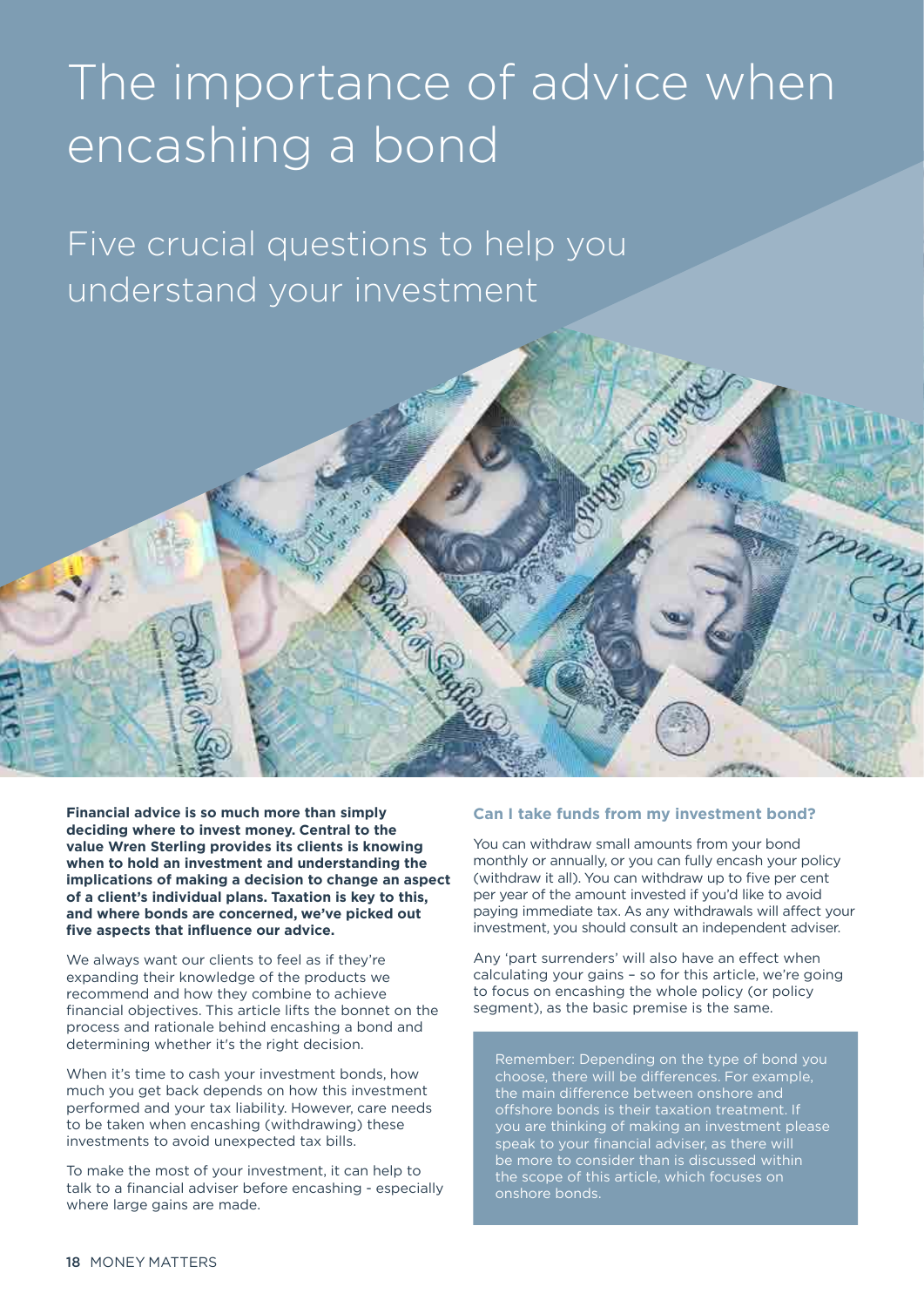#### **How do I calculate my overall gain?**

When encashing your bond, the taxable part of your investment is the overall gain. To find this, you add the surrender value (the amount your bond is worth at the time of encashment) and any previous withdrawals, then deduct the payments you have made to the bond, as well as any gains over the five per cent allowance.

| Overall gain =                                           |                |                                   |
|----------------------------------------------------------|----------------|-----------------------------------|
| Surrender + withdrawals - payments - gains over<br>value | you've<br>made | the five<br>per cent<br>allowance |

#### **What is my bond worth at the chargeable event?**

When fully surrendering the investment bond, the 'chargeable event' (where any gain may result in a tax liability) is treated as having happened on the day it is surrendered – and your gain is considered as income for that tax year.

Let's use an example. Harry has a taxable income of £21,000, which is within the basic limit. Harry has decided to encash his investment bond, which has gained £7,000 in value. This means there is no additional tax to pay.

Any tax liability is calculated based on the overall gain made on the investment bond – not on the amount invested. As Harry's gain did not increase his tax liability, this was a simple calculation. However, if this gain had caused Harry's income to increase, we would need to calculate the top-slicing relief.

#### **How will I be taxed if I am a high rate tax payer?**

You will only pay tax on the overall gain if you already pay high rate Income Tax, or if the gain takes your income into the high rate band. You will then pay 20 per cent or 25 per cent tax on the gain, or part of the gain. This is because an onshore bond is effectively taxed at 20 per cent at source.

As an example, Lynne encashes her bond, causing a chargeable event gain of £7,000. Her other income for the same tax year is £43,500. Before adding the gain, Lynne's taxable income is below the high rate tax limit, but with the gain, Lynne's total income for that year will fall into the high bracket. This means that Lynne could benefit from top-slicing relief.

|                                           | <b>Encashing</b><br>Lynne's<br>bond | <b>Top-slicing</b><br>relief |
|-------------------------------------------|-------------------------------------|------------------------------|
| Lynne's income                            | £43,500                             | £43,500                      |
| <b>Her Personal</b><br><b>Allowance</b>   | £11.500                             | £11,500                      |
| Lynne's taxable<br>income                 | £32,000                             | £32,000                      |
| Amount of the bond<br>added to her income | £7.000                              | £1.000                       |
| <b>Total income</b>                       | £39,000                             | £33,000                      |
| Rate of tax to pay                        | High rate -<br>40%                  | Basic rate -<br>20%          |

#### **How does top-slicing work?**

Top-slicing relief can reduce the tax payable by those who are lifted into the high rate tax bracket. When an investment bond is encashed, the investment gain is split across the number of years the policy has been held, called 'top-slicing'. Only the 'slice' of the gain will be added to your income and considered when deciding if your income is considered to lift you into the high rate bracket.

#### Total gain

Number of full years the policy has been in force

Slice of gain

Lynne has held her bond for seven years. As her overall gain is £7,000, the sliced gain is £1,000. Only this slice would contribute to her taxable income for that year, and so Lynne doesn't move to a high tax bracket.

#### **Next steps**

If you have an investment bond or are considering investing in one, it's very important that you understand the tax consequences you will face when withdrawing amounts from an investment bond (especially when larger amounts are involved or incomes are high).

If you have any doubts, we recommend you seek professional advice before acting. You can book an appointment with us to discuss your investments.

The value of your investments may go down as well as up and you may not get back the full amount invested.

The levels, bases, and reliefs from taxation depend on the individual circumstances of the investor and may be subject to change.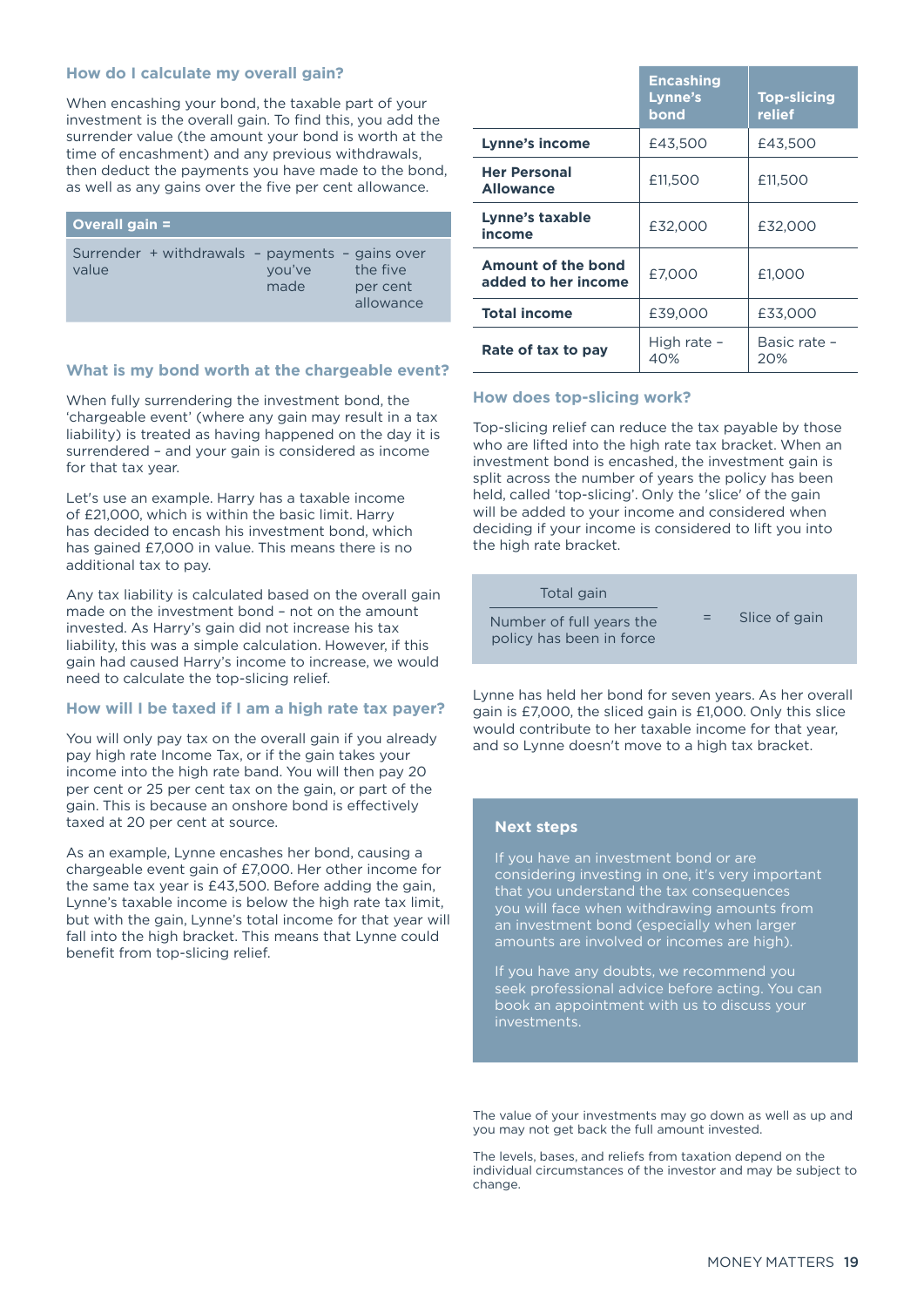# Financial education in the workplace:

Why employers need to think beyond salary and traditional benefits to stay competitive



Sarah Herd, Director of<br>Senefits & Engagemer Benefits & Engageme Employee Benefits & Engagement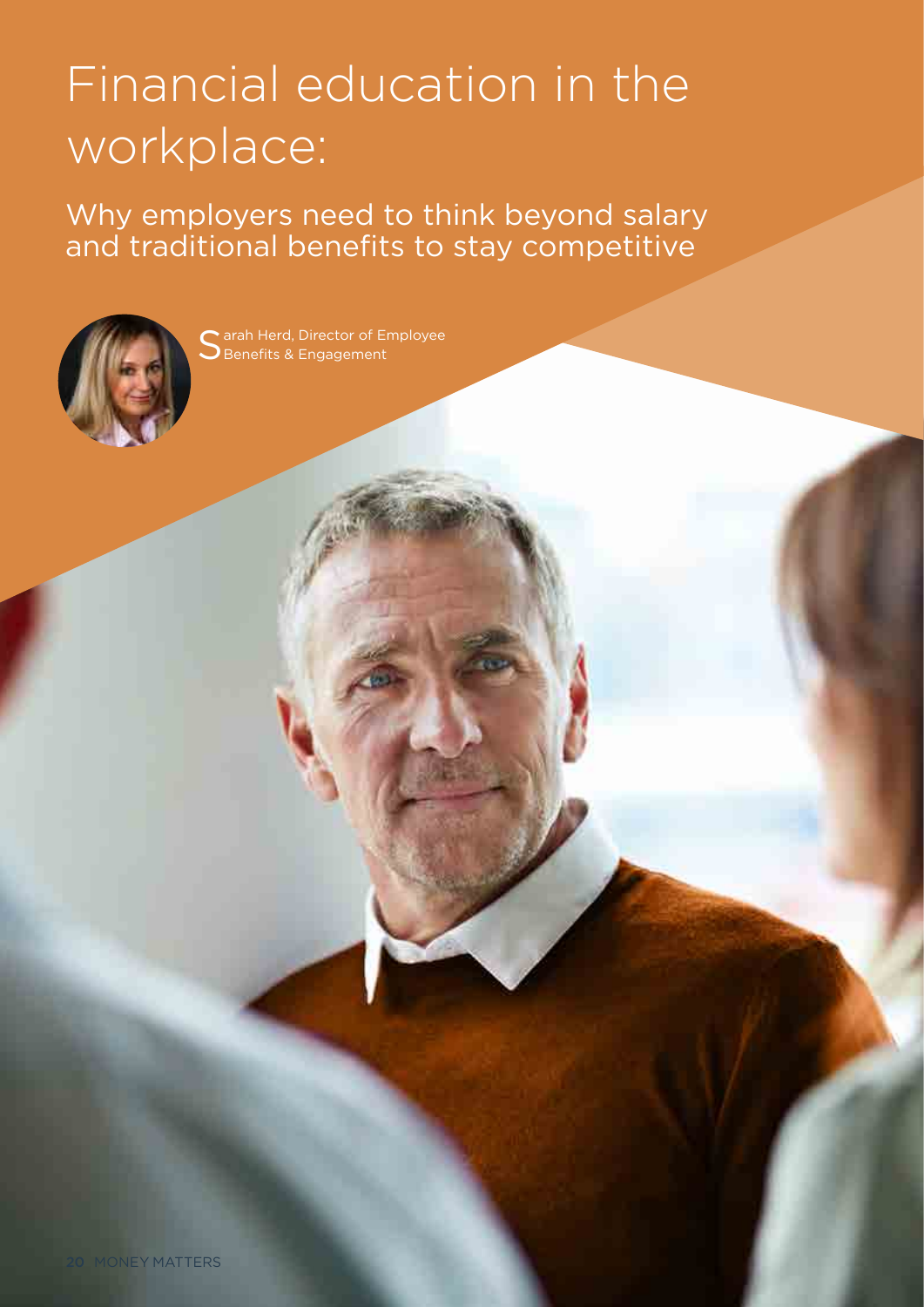#### **Sarah Herd is a financial education expert at Wren Sterling. She helps clients design and deliver effective workplace benefit strategies that support the attraction and retention of staff for organisations both large and small.**

The term 'financial education' is a relatively new term to many employers, but to a rapidly changing workforce, it is a term that is starting to represent a significant commitment by an employer to the financial literacy of the workforce.

#### **What is financial education?**

Succinctly, financial education is about empowering people to make financial decisions. It's a programme of work delivered by an employer, often with help from subject matter experts and consultants, to help their people make decisions about their finances confidently.

Financial education is also about educating the employer, not just the employees. An employer's existing benefit strategy may be outdated and doesn't suit today's workforce. Therefore, getting an employer to understand this is the first hurdle and first part of the education process.

Ultimately, financial education should lead to having a workforce that better understands their finances and appreciates their employer's efforts in facilitating that.

It's a simple equation, because stress is in the top five reasons for both short-term and long-term absence, and money concerns is the biggest cause of stress in the UK.

#### **What is a wellbeing strategy?**

Very often, when looking at financial education, a natural spin-off is wellbeing. The key question to ask is whether the employer is taking care of the physical and mental needs of its workforce

It's founded on the belief that a workplace culture focusing on wellbeing benefits both employees and employers.

The end goal is to get the absolute best out of the employees and make it an enjoyable place to work, ultimately improving the performance of the business. For some employers, it can be a bit of a leap of faith, but that's where advisers come in. We can guide employers and make sure they're getting return on their investment through reduced recruitment costs, reduced absences, and increased efficiency. This is a commercial decision after all, not a nice-to-have.

#### **What's making financial education more relevant to businesses?**

The relevance of financial education is increasing because we're seeing huge changes in the workplace. Employers are looking to respond to common challenges such as retention and attracting new talent. Because the dominant generations are now

Generation Y and Generation Z, businesses are looking at alternatives, cognisant of their different demands. Do 20 year olds with no family and no mortgage really value or want Death in Service ahead of lifestyle benefits? Possibly not, but unless a business asks itself that sort of question, nothing changes. Markedly different generations with different wants and needs, different sectors, different geographies, and different earnings capabilities all influence the make-up of benefit strategies.

It is clichéd, but we're looking at softer approaches for younger generations. Feeling valued by an employer really counts now, and so does providing a range of workplace benefits that meet their lifestyle requirements. It's like anything else in life – if you're not providing it and someone else is, then you're uncompetitive.

#### **How are providers enabling the market to change?**

One way that providers are helping employers to move with the times is through intervention tactics and value-added services. For example, intervening before people go off sick or become stressed by offering services such as Employee Assistance Programmes. It's down to us as advisers to make sure the employer is aware of the services available to them and to help them make most appropriate use of the services.

The missing link is communication and that's where the role of the adviser is so crucial.

We look at the whole end-to-end process – from reviewing existing policies and communication practices to ensuring there's a regular communications programme that encompasses measuring engagement. We're then looking at refining benefits and communication to maximise the investment the employer is making. There's an argument that the ultimate measure of this is business performance.

#### **Looking at smaller organisations, how can they attract and retain talent using wellbeing and financial education, when perhaps they don't have the luxury of an in-house team dedicated to this?**

Everyone is talking about new generations coming through. We're moving away from the baby boomer job-for-life culture to Generation Z, who are likely to work for multiple employers, including SMEs. Their expectations are different and it's not just about basic pay.

A big driver for this has been auto enrolment. Businesses might have assumed that the younger generation would have opted out in greater numbers than they have done. In fact, we're seeing a rise in engagement among younger workers who are thinking about their future.

Auto enrolment is providing a platform for organisations to start the conversation about what their employees want from their employer – and to let them know what's available. In my opinion, there's a dearth of places for employees to go to for financial advice, and their employer – as their pension provider – is as good a starting point as any other.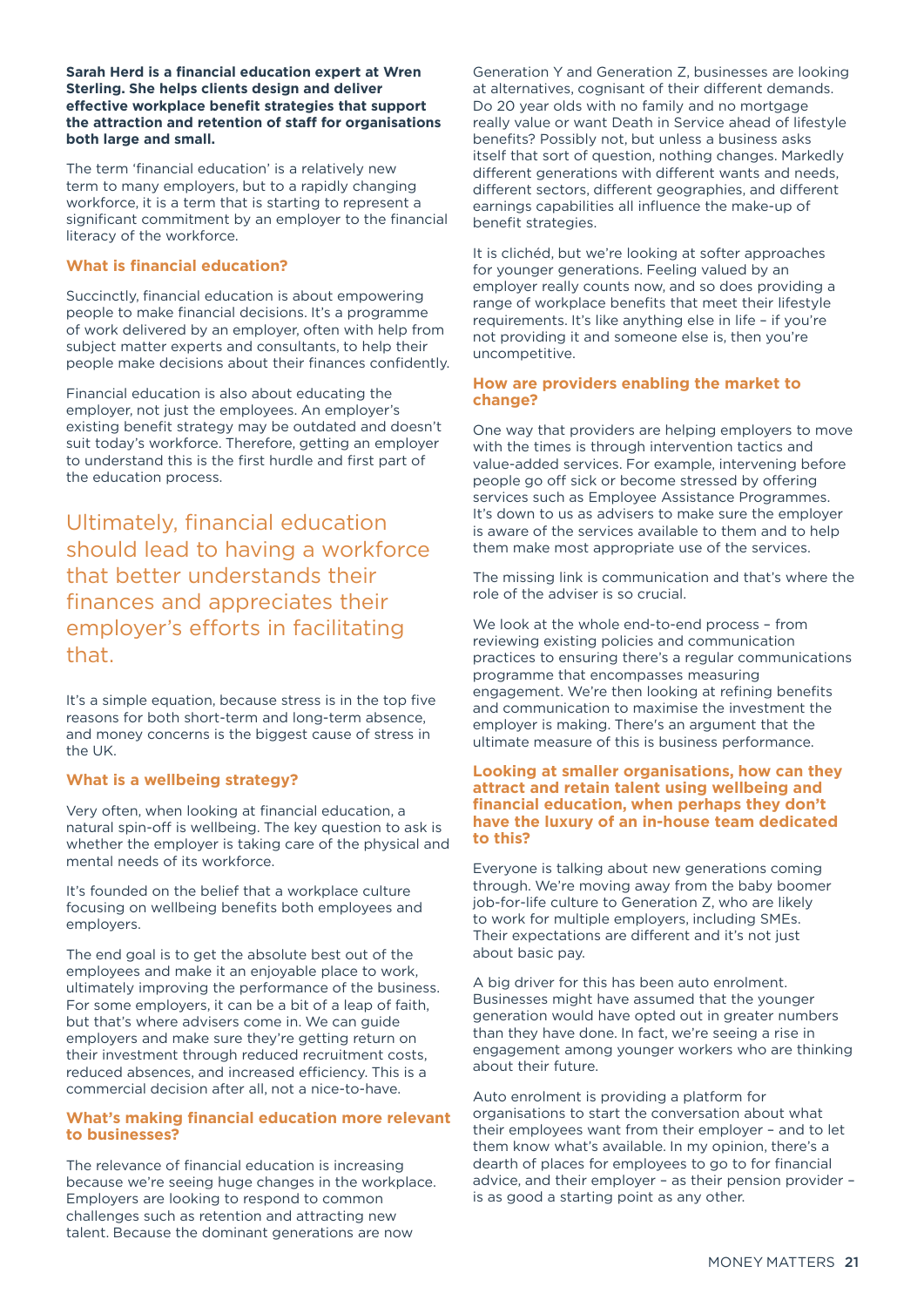

SMEs definitely can compete, especially with the help of corporate consultants and providers. For example, there's professional development available with some policies. Smaller companies may be run by line managers, who themselves may not have been trained as managers. Rather they will have been good at their job and gradually risen to take on more responsibility. Again, there are providers who do offer HR advice, legal advice, line manager training, and support. It's our job to make sure they're aware of these and taking the opportunity to upskill their workforce.

#### **Everything we've discussed sounds like it would work best as a long-term strategy. Is that your experience of the most effective financial education and wellbeing strategies?**

Absolutely. This isn't the kind of business that's transactional. As an adviser, you might not be hands-on all the time, but you're aware of changes in the external environment that will affect businesses, and conveying the impact is important. Similarly, by understanding changes in the business itself, we're able to view those in the context of the workplace benefits that have been installed and to ensure plans are continually relevant.

Even if a client wants a light touch relationship, it's still our responsibility to bring these things to their attention and to ask every 6 or 12 months whether everything is still alright.

With some clients, I'm referred to as their professional adviser. This gives the client, their board, and their employees comfort that they've got the benefit of external perspective and up-to-date market knowledge.

#### **What do you expect to change in the next few years?**

Technology and communication are the big ones for me. Products probably won't change, but how they're delivered will. Workplace education, understanding benefits, and return on investment should become easier to measure through improvements to technology and communication.

There will be an increase in take-up of flexible benefits at the smaller end of the corporate market. If there's demand for new products and services, they will evolve – like gym memberships, free coffees, and health-based rewards. These are relatively new products, but they're increasingly commonplace in the market.

In the modern workplace culture, people are more aggressive and assertive in their job-hunting and are asking "What can you do for me?" rather than saying "Thank you for a job for life".

Benefits can drive loyalty, but again we come back to people understanding what they're being given.

I expect providers will make flexible benefits more available to SMEs. Can there be more pooling of companies with similar profiles, giving them a broader range of benefits to make them more competitive in the market? I think SMEs need to address this to level the playing field.

It might sound trivial and people reading this might wonder whether a free gym membership or discounted travel really makes a difference? They might wonder whether a rise in salary, which could supplement these things, is just a better option? But it's about more than that – it's demonstrating that the business cares, and that is what can really drive retention and loyalty in 2018.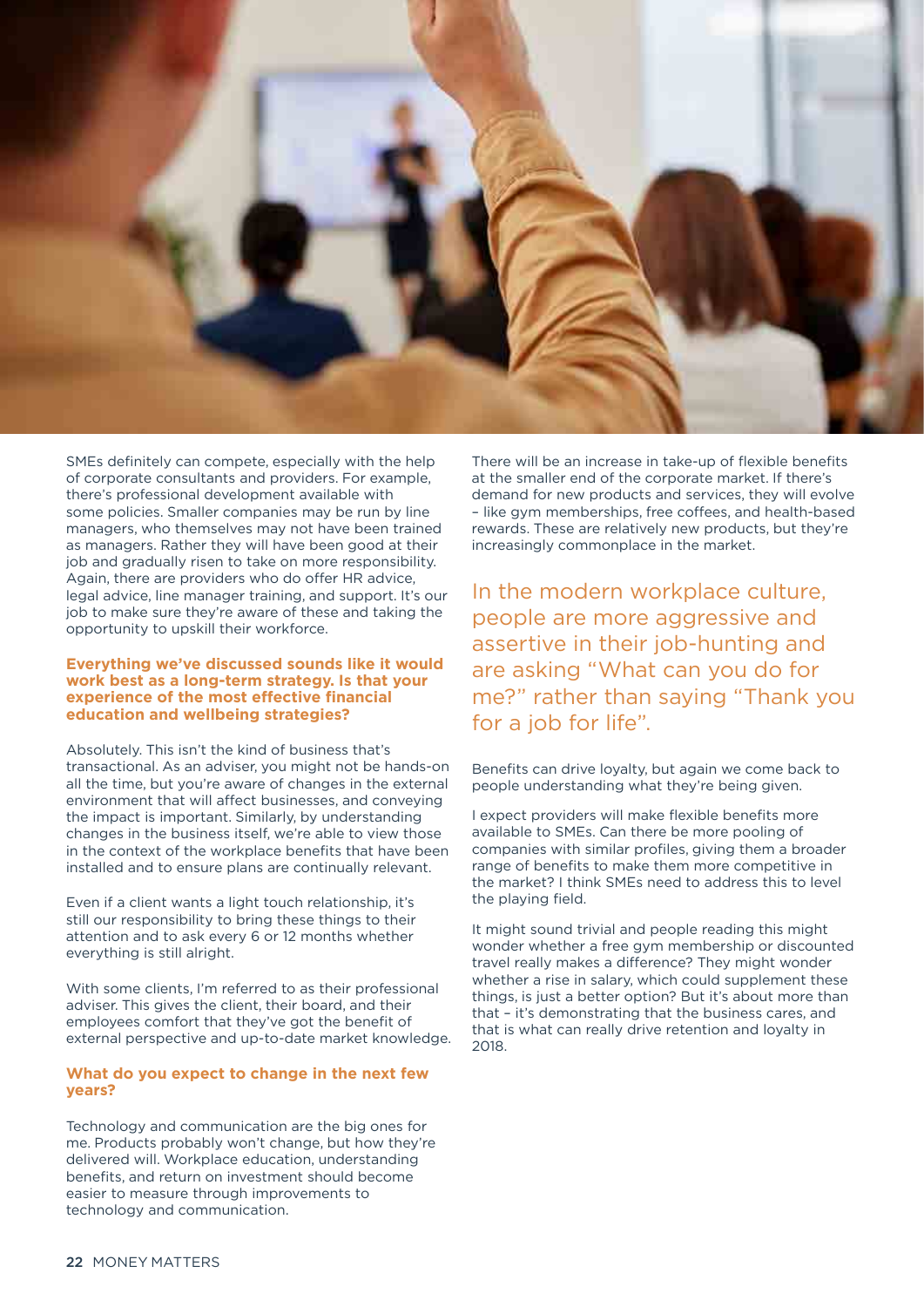#### What is Wren Sterling's financial education service?

Wren Sterling's six-point plan makes sure our clients' financial education strategy is truly aligned to the make-up and requirements of the workforce, starting with a free, no-obligation appointment.



#### **Next steps**

For more information on Wren Sterling's financial education services, please contact your adviser.

If you don't have an adviser yet, to arrange a free, no-obligation consultation, please contact **marketing@wrensterling.com**